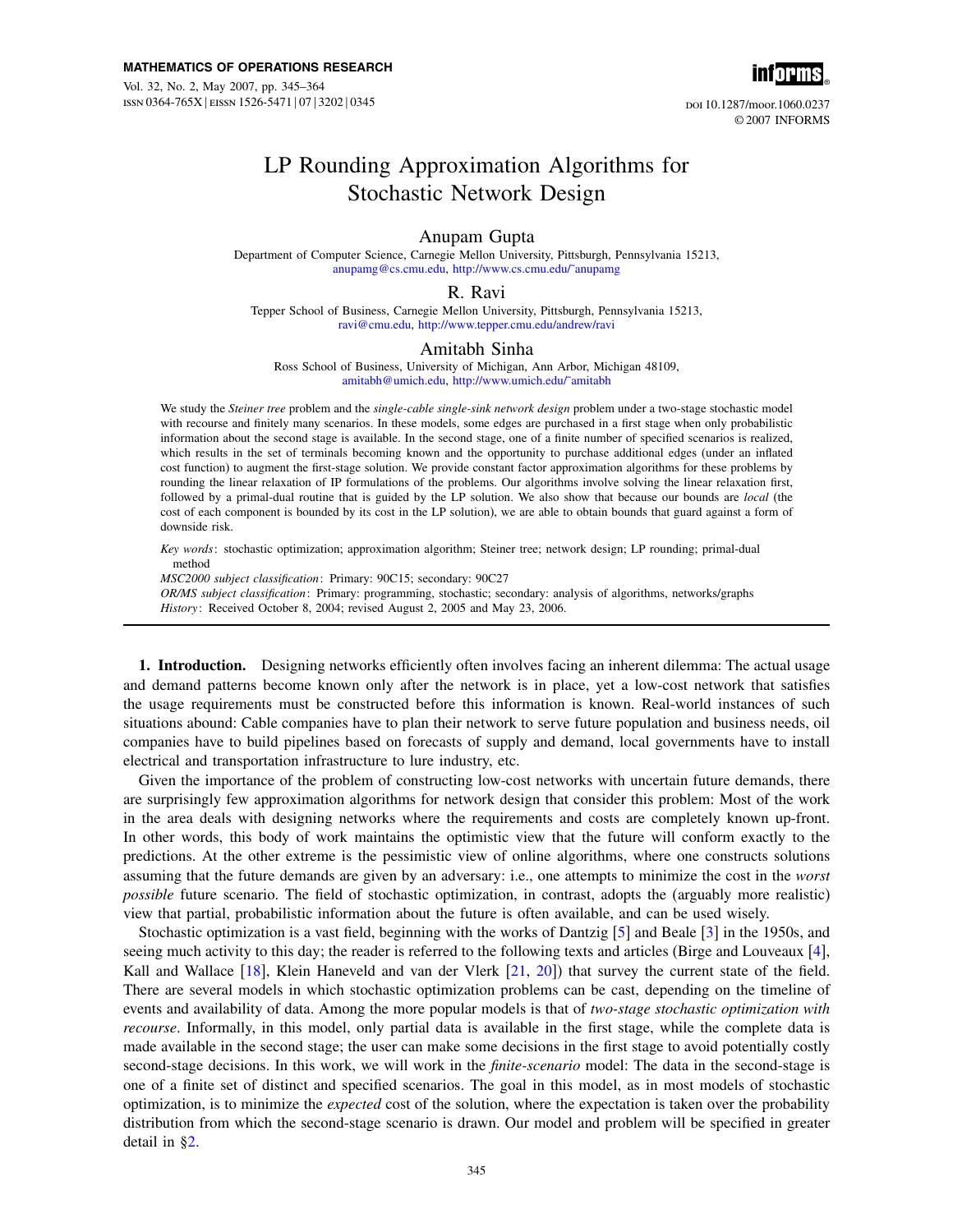<span id="page-1-0"></span>We consider two specific network design problems, both on undirected edge-weighted graphs. Before we define these stochastic problems, let us describe the deterministic (i.e., nonstochastic) versions of these problems. The *Steiner tree problem* seeks to find a network spanning a given subset of the vertex set, the members of which are called the terminals. The cost of a solution network is the sum of the edge weights in this network, and the goal is to minimize this cost. The other problem is the *single-cable single-sink network design* problem (which we refer to as the network design problem for the rest of this paper); it also involves a graph and a set of terminals, but has an additional parameter called the routing-cost multiplier. The goal in this problem is to define a path from each terminal to a specified root vertex; the cost of a solution is the sum of the weights of edges lying in the union of these paths, plus an additional component that is the product of the routing-cost multiplier and the sum (over paths) of the weights of edges lying in each of the paths. Clearly, this model extends the Steiner tree problem; it also captures the economies of scale incurred in designing transshipment networks, because each edge in the constructed network now has an associated fixed cost (its weight), and a cost that depends on the number of paths using it.

The stochastic versions of these problems considered in this paper are those obtained by viewing these deterministic problems in the context of two-stage stochastic optimization. In stochastic Steiner tree, the set of terminals is now revealed only in the second stage (apart from one terminal, the root, which is known in the first stage), while edges purchased in the second stage are costlier by an inflation factor. A scenario consists of one possible realization of the second stage, and is specified by a set of terminals, the inflation factor, and the probability of occurrence of this scenario. Recall that we consider the finite-scenario model, where the complete specification of each scenario is known in the first stage. The stochastic network design problem is defined in a similar vein: The second stage consists of a set of terminals, an inflation factor for the routing cost, an inflation factor for the cost of purchasing edges, and the probability of occurrence. We reiterate that all edges have the same two inflation factors in one scenario, but these factors can change across scenarios.

1.1. Approximation algorithms. We use the well-developed framework of approximation algorithms (Vazirani [\[29\]](#page-19-0) is an excellent recent text) to attack these problems in this paper. Formally, an approximation algorithm runs in time polynomial in the size of the input and guarantees that on every input instance, the cost of the solution computed by the algorithm is no worse than a prespecified factor times the cost of the optimum solution. This is in contrast to the work in traditional stochastic optimization literature (as in Birge and Louveaux [\[4\]](#page-18-0), for example), where the focus is on obtaining exact solutions or close approximations without bounds on the running time.

Both of our problems have been the subject of intense study in the approximation algorithms literature. While it has been known for a while that the minimum spanning tree of the terminal set is a factor-2 approximation for minimum Steiner trees, the current best approximation algorithm is a 1.55-approximation algorithm due to Robins and Zelikovsky [\[25\]](#page-19-0). A primal-dual  $(2 - 2/k)$ -approximation algorithm (where k is the number of terminals) was obtained by Agrawal et al. [\[1\]](#page-18-0), and the algorithm was generalized to constrained forest problems by Goemans and Williamson [\[8\]](#page-18-0). Our algorithm uses this primal-dual algorithm as a subroutine.

The network design problem has also received a lot of attention recently in the world of approximation algorithms, with several variants and generalizations of the problem having been considered (Awerbuch and Azar [\[2\]](#page-18-0), Hassin et al. [\[15\]](#page-18-0), Mansour and Peleg [\[22\]](#page-19-0), Guha et al. [\[9\]](#page-18-0), Gupta et al. [\[10\]](#page-18-0)). A constant factor approximation for the version we study was first given in Salman et al. [\[26\]](#page-19-0), while a similar problem known as the traveling purchaser problem (Ravi and Salman [\[23\]](#page-19-0)) provides another algorithmic tool that we use in our work. The network design problem simultaneously tries to achieve the objectives of a minimum-cost Steiner tree and a shortest-path tree, and a precise characterization of such a trade-off was provided by Khuller et al. [\[19\]](#page-19-0). We use their *Light Approximate Shortest-Path Tree* construction in our algorithm for stochastic network design.

#### 2. Overview.

2.1. Problem definitions. All the problems we consider are on undirected graphs  $G = (V, E)$ , which are equipped with nonnegative costs (or weights) on edges  $c: E \to \mathbb{R}^+$ . The term  $c(e)$  refers to the cost of edge e, while for a subgraph H, the term  $c(H)$  is defined as  $c(H) = \sum_{e \in H} c(e)$ . There is a designated *root* vertex, which is labeled r. Given a terminal set  $R \subseteq V$  such that  $r \in R$ , let span $(R)$  denote the set of subgraphs of G that span R.

In the stochastic Steiner tree problem, the terminal set  $R$  is specified only in the second stage. Moreover, the cost of edges in the second stage is multiplied by a factor of  $\sigma_R$ . Hence, the stochastic Steiner tree problem is to compute  $E_0$  to minimize:

$$
c(E_0) + \mathbf{E}[\sigma_R c(E_1)] \quad \text{such that} \quad E_0 \cup E_1 \in \text{span}(R). \tag{1}
$$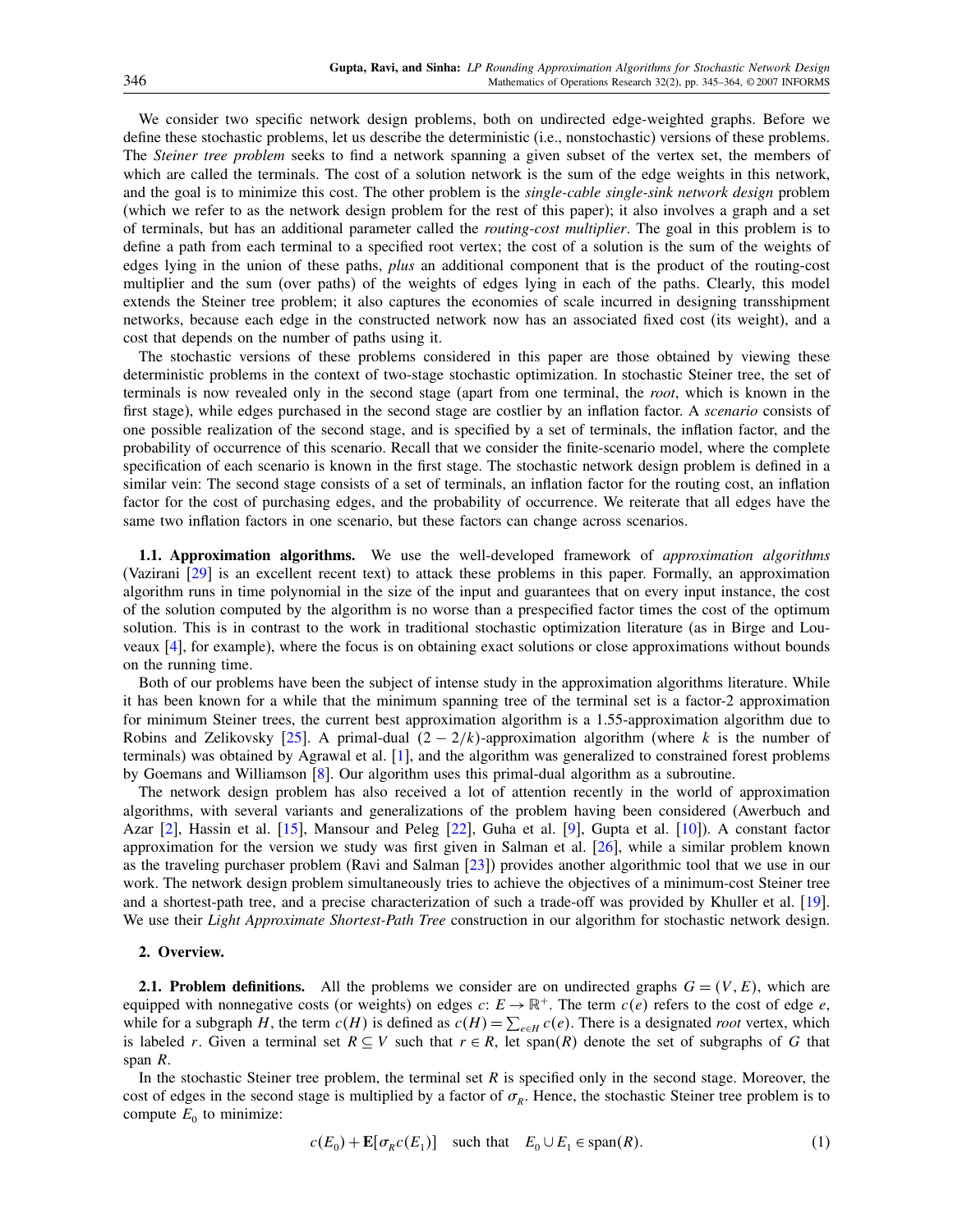Recall that this paper deals with the finite-scenario model. That is, there is a set of  $m$  scenarios, with the  $k$ th scenario specified by a terminal set  $S_k$ , a probability of occurrence  $p_k \in (0, 1]$ , and an inflation factor  $\sigma_k > 0$ . These scenarios and their probabilities are known in the first stage; the only uncertainty is the identity of which scenario will materialize in the second stage. Because precisely one scenario materializes in the second stage, we must have  $\sum_{k=1}^{m} p_k = 1$ . In this model, the stochastic Steiner tree problem [\(1\)](#page-1-0) may be rewritten as:

$$
\min c(E_0) + \sum_{k=1}^{m} p_k \sigma_k c(E_k) \quad \text{such that} \quad E_0 \cup E_k \in \text{span}(S_k) \ \forall k = 1, 2, \dots, m. \tag{2}
$$

We now define the stochastic network design problem. Along with  $G$ ,  $r$ , and  $c$ , the first stage also includes a building cost multiplier  $\sigma_0$  and a routing cost multiplier  $\delta_0$ . The kth scenario is specified by its set of terminals  $S_k$ , probability of occurrence  $p_k$ , building cost multiplier  $\sigma_k$ , and routing cost multiplier  $\delta_k$ . The first-stage solution is specified by an edge set  $E_0$ , with the understanding that a cost of  $\sigma_0c(e)$  is incurred for each edge  $e \in E_0$ , which permits us to incur a cost of  $\delta_0 c(e)$  for each terminal using edge e in its path to the root. The second-stage solution for scenario k consists of an edge set  $E_k$  such that  $E_0 \cup E_k \in \text{span}(S_k)$ . For an edge  $e \in E_k$ , we incur a cost of  $\sigma_k c(e)$  and pay an additional  $\delta_k c(e)$  for each terminal that uses e in its path to the root. We model this by assuming that each terminal ships one unit of flow to the root along a specified path, with  $f(e)$  used to denote the flow on edge  $e$ . Then, the stochastic network design problem is:

$$
\min \sigma_0 c(E_0) + \sum_{k=1}^m p_k \bigg[ \sigma_k c(E_k) + \sum_{e \in E_0} \delta_0 f(e) c(e) + \sum_{e \in E_k} \delta_k f(e) c(e) \bigg] \quad \text{s.t.} \quad E_0 \cup E_k \in \text{span}(S_k) \ \forall k. \tag{3}
$$

In real-world applications, it is reasonable to assume that a network planner will neither be interested in a first-stage network  $E_0$  that consists of scattered, disjoint fragments, nor in networks containing cycles. Therefore, in our formulation of this problem, we will model that  $E_0$  is a single tree containing the root, via a flowmonotonicity requirement.

2.2. Overview of results and algorithms. Our main results are constant-factor approximation algorithms for stochastic Steiner tree and stochastic network design. Our algorithms rely on rounding linear programming relaxations for the respective problems.

Section [3](#page-3-0) is devoted to our algorithm for stochastic Steiner tree. While the first-stage component of an optimal solution need not be a tree in general, we prove that there exists a near-optimal solution of the linear relaxation of stochastic Steiner tree where the flow paths are monotone, as in a tree. We then formulate an integer program (IP) for the problem where the first-stage solution is required to observe this flow monotonicity. We begin by solving the linear relaxation of this IP, and using the fractional solution to set up and run primal-dual subroutines similar to that in Agrawal et al.  $\begin{bmatrix} 1 \end{bmatrix}$  and Goemans and Williamson  $\begin{bmatrix} 8 \end{bmatrix}$ . For the first-stage tree, we select a set of terminals that are sufficiently far apart (as in Ravi and Salman [\[23\]](#page-19-0)), and use the primal-dual algorithm to construct a Steiner tree. The primal-dual method is also used in the construction of the second-stage trees, but with further modifications that are necessary to obtain our performance guarantee.

We study the stochastic network design problem in [§4,](#page-11-0) with the additional requirement that the first-stage solution is monotone. That is, the flow from each terminal to the root transitions at most once from second-stage edges to first-stage edges. Without loss of generality, this ensures that the first-stage solution is in fact a tree. Once again, we formulate an integer program for the problem, and begin by solving its linear relaxation. We construct Steiner trees as in the algorithm for the stochastic Steiner tree, with one modification to handle a special case. Our primary tool to accommodate the changed cost function is the Light Approximate Shortest-Path Tree construction (Khuller et al. [\[19\]](#page-19-0)). We crucially use this construction to obtain our constant-factor approximation ratio for the routing costs.

An interesting feature of our algorithms is that all the bounds are local; that is, each component of the final solution (first-stage building cost, second-stage building cost, routing cost) is bounded using the cost of the corresponding component in the fractional solution of the linear program. This allows us to trade-off the costs of the two stages: Given upper bounds on the costs allowed in various scenarios, we either compute solutions close to the bounds or prove that the bounds make the problem infeasible. Thus, if a user is risk averse and is unwilling to incur a large second-stage cost, they can specify budgets for the second stage and ask for a solution that minimizes the overall expected cost subject to these budgets. Our results for these versions of stochastic Steiner tree and stochastic network design are provided in [§5.](#page-16-0)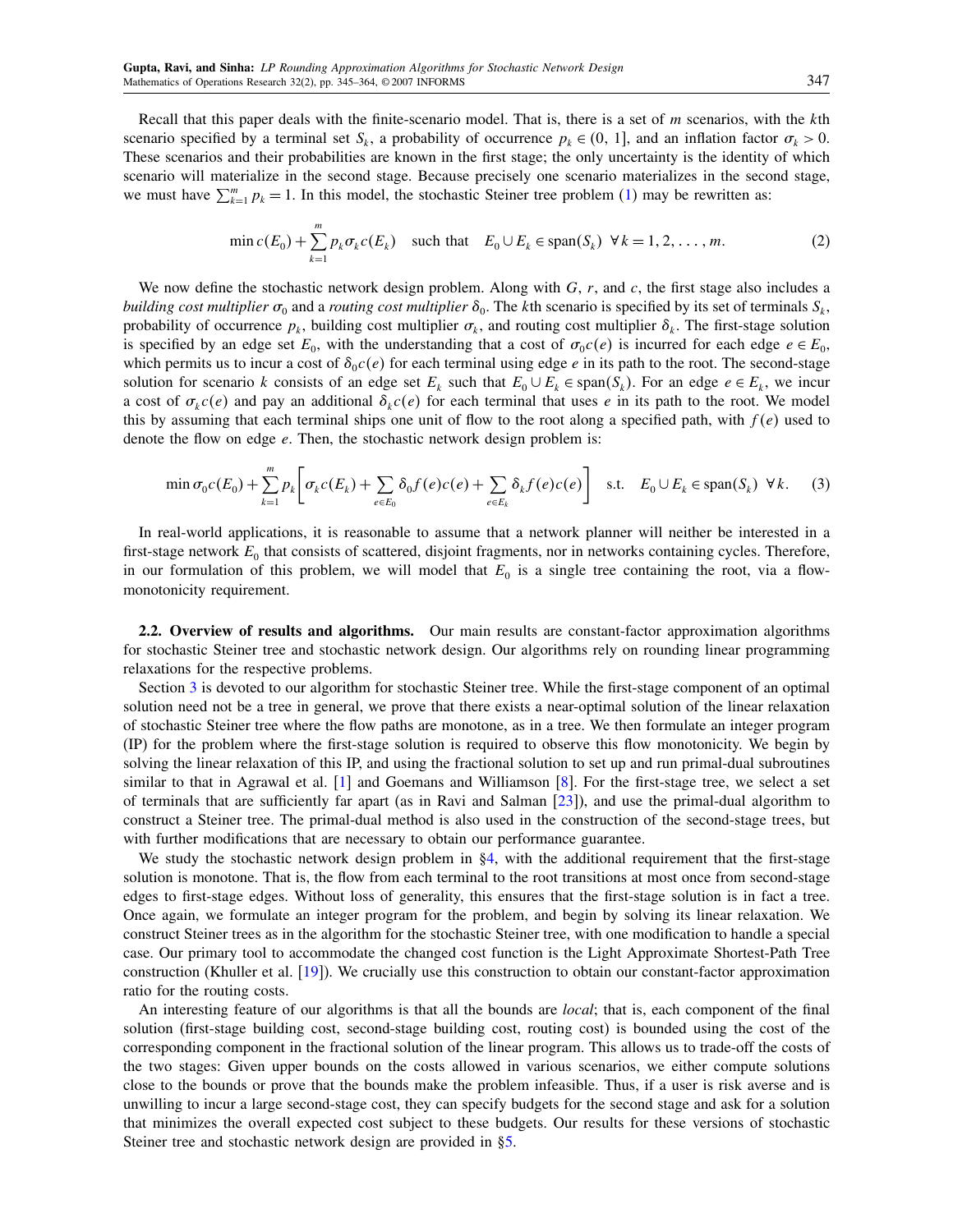<span id="page-3-0"></span>2.3. Related work. Approximation algorithms for stochastic optimization problems are a fairly new area of research; let us list a few lines of research that relate in different ways to our paper. The first such work that we are aware of is by Dye et al. [\[6\]](#page-18-0), who provided an approximation algorithm for a problem where a service provider wished to maximize profits, faced with stochastic demand for its services. Immorlica et al. [\[17\]](#page-18-0) considered the stochastic Steiner tree problem in a slightly different model: The second stage is obtained by each vertex v becoming a terminal with a prespecified probability  $p<sub>v</sub>$  independent of all other terminals, and the cost inflation factor being constant in all scenarios ( $\sigma_k = \sigma$  for all k). They provided a constant-factor approximation when the graph is an ultrametric, and an  $O(\log |V|)$ -approximation for general graphs.

An  $O(1)$ -approximation for stochastic Steiner tree in general metrics and arbitrary distributions that can be sampled efficiently was given by Gupta et al. [\[12\]](#page-18-0); while they also required that the cost inflation factor is constant across scenarios, their model and results can be extended to allow scenario-dependent values of the cost inflation factor. Although our approximation ratio for stochastic Steiner tree is weaker than theirs, it forms the basis of the algorithms for stochastic network design. Also, giving risk-bounded approximations currently does not seem possible with the techniques of Gupta et al. [\[12\]](#page-18-0). On the other hand, the techniques of that paper can be extended to give approximation algorithms for *multistage* stochastic optimization (as shown in Gupta et al. [\[13\]](#page-18-0)); it remains open how to extend the results of our work to multiple stages.

The finite-scenario model we consider was also considered by Ravi and Sinha [\[24\]](#page-19-0) for the stochastic shortestpath problem (which is a special case of the stochastic Steiner tree problem). They also considered a more general model in which the metric changes arbitrarily in each scenario, and provided polylogarithmic approximations and inapproximability results. Hayrapetyan et al. [\[16\]](#page-18-0), in addition to other results, show how a multistage extension of the stochastic Steiner tree problem with scenario-dependent inflation factors can be approximated within a factor of the order of the number of stages; their algorithm also requires only samples from the second-stage distribution, as in Gupta et al. [\[12\]](#page-18-0).

Recently, Shmoys and Swamy [\[27\]](#page-19-0) presented a powerful result enabling the use of sampling for stochastic linear programs, thus providing approximation algorithms for such problems. In conjunction with rounding schemes, they also provide approximation algorithms for a stochastic version of some combinatorial optimization problems, including variants of the facility-location problem and multicommodity flow problems. It is worth noting that their algorithm can be used to obtain a  $(1 + \epsilon)$ -factor approximation to the linear relaxation of a natural cut-covering formulation of the stochastic Steiner tree problem, although it is an open question whether the resultant fractional solution can be rounded to an integer solution with provable performance guarantees.

3. Stochastic Steiner tree. The main result of this section is a constant-factor approximation algorithm for the stochastic Steiner tree problem in the finite-scenario model of two-stage stochastic optimization with recourse. To this end, we first formulate the problem as an integer program, solve the linear programming relaxation, and then round the solution; the rounding step uses a new variant of the primal-dual method in which the process is guided by the solution to the linear programming relaxation.

Recall that the input is an undirected graph  $G = (V, E)$  with edge-weights  $c(e)$  and a distinguished root vertex r. Because we are working in the finite-scenario model, a set of m scenarios  $\{S_1, \ldots, S_m\}$  is also explicitly given. The kth scenario is a set of terminals  $S_k \subseteq V$ , along with an associated probability of occurrence  $p_k = p(S_k)$ . (Note that  $\sum_k p_k = 1$ .) Furthermore, a scale or inflation factor  $\sigma_k$  is also given, where the cost of buying the edge e in the recourse network costs  $\sigma_k c(e)$ . A feasible solution is specified by a set of edges  $E_0$ selected in the first stage, and for each scenario k a set of edges  $E_k$  to be selected in case scenario k materializes, such that  $E_0 \cup E_k$  is a Steiner tree connecting  $S_k \cup \{r\}$ . The objective is to minimize the expected cost of the solution.

We can extend the well-known undirected cut formulation of the deterministic version of the Steiner tree problem studied in Agrawal et al. [\[1\]](#page-18-0) and Goemans and Williamson [\[8\]](#page-18-0) to formulate the stochastic Steiner tree problem as an integer linear program as in  $(4)$ – $(7)$  below.

$$
\min \sum_{e \in E} c(e) x_e^0 + \sum_{k=1}^m p_k \sigma_k \sum_{e \in E} c(e) x_e^k \tag{4}
$$

$$
\sum_{e \in \delta(S)} (x_e^0 + x_e^k) \ge 1 \quad \forall S: \ r \notin S, \quad S \cap S_k \ne \emptyset, \ \forall k
$$
 (5)

$$
x_e^k \ge 0 \quad \forall k, \ e \in E \tag{6}
$$

$$
x_e^k \in \mathbb{Z} \quad \forall \, k, \ e \in E. \tag{7}
$$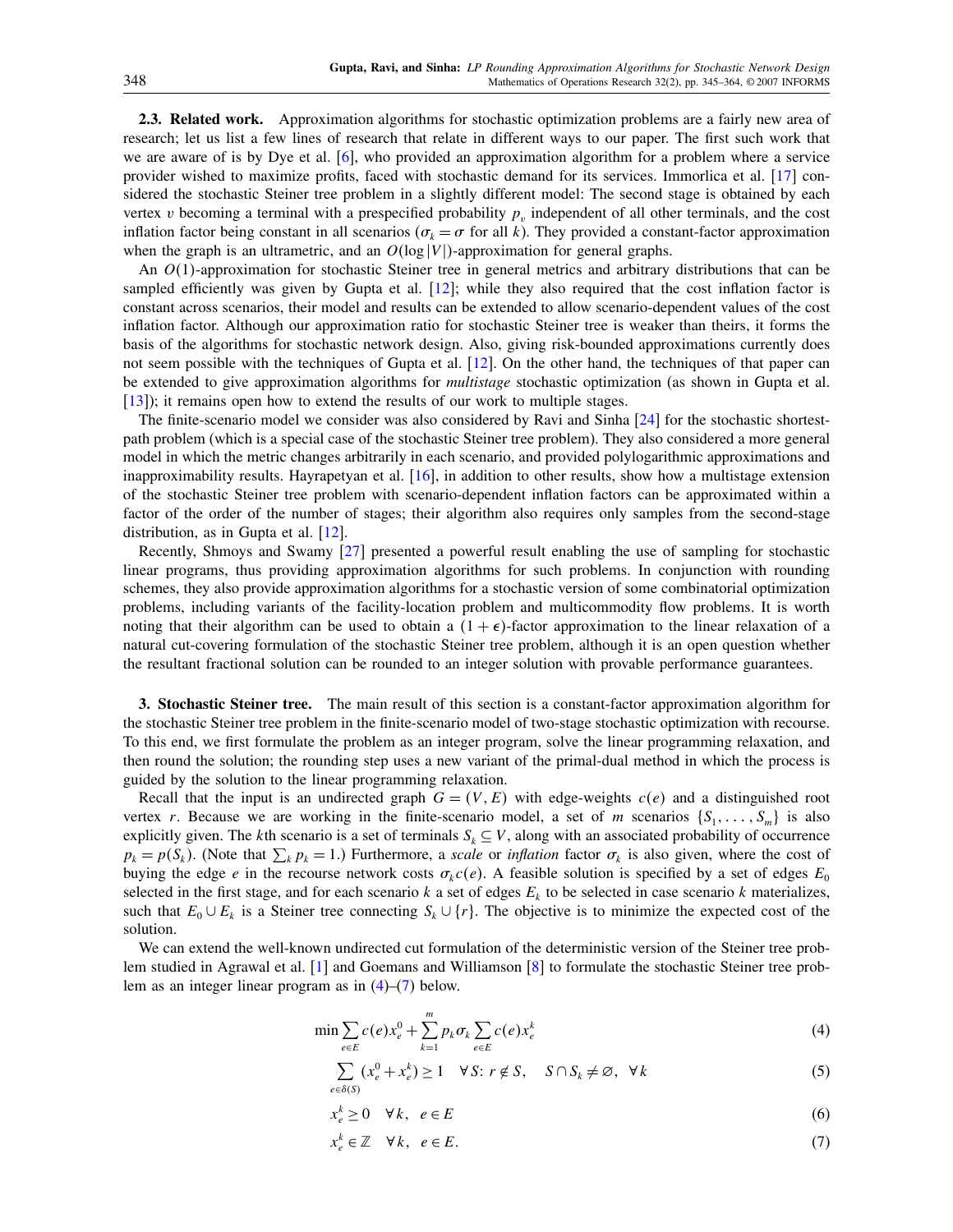<span id="page-4-0"></span>In the integer program above, the variables  $x^0$  and  $x^k$  are indicator variables for the sets  $E_0$  and  $E_k$ , which in turn can be defined as  $E_i = \{e: x_e^i = 1\}$ . The set  $\delta(S)$  denotes the cut formed by edges with exactly one endpoint in the set S; that is,  $\delta(S) = \{e \in E : |e \cap S| = 1\}$ . The edges purchased in the first stage incur a cost  $\sum_{e \in E} c(e) x_e^0$ ; furthermore, scenario k occurs with probability  $p_k$ , in which case we incur an additional cost of  $\sigma_k \sum_{e \in E} c(e) x_e^k$ . The objective is to minimize the expected total cost.

Note that the critical part for the algorithm is to compute  $E_0$ , the edges to be bought in the first stage; given E<sub>0</sub>, computing E<sub>k</sub> is equivalent to contracting the edges in E<sub>0</sub> and finding a minimum Steiner tree on  $S_k \cup \{r\}$ , which can be well approximated. Of course, our choice of  $E_0$  must allow us to prove a guarantee on the expected cost of a good completion in each scenario.

3.1. Tree solutions. As a first step towards obtaining a useful LP relaxation for the problem, let us prove a simple but key structural result. We show in Lemma 3.1 that there exists a *near-optimal* solution where the paths from any terminal to the root are monotone; i.e., they consist of an initial portion of recourse edges, followed by a final portion of first-stage edges. In other words, in this near-optimal solution, the first-stage solution must be a (connected) tree containing the root  $r$ . Note that the optimal solution itself may not exhibit this property, as we later show in Example 3.1.

The intuition behind the lemma is simply that if the expected cost (sum of probabilities times inflation factors) of a network in the second stage is more than the first-stage cost, then it is better to purchase it in the first stage. This key idea, while very simple, also forms the basis of the arguments in some of the previous work on stochastic optimization (e.g., Immorlica et al. [\[17\]](#page-18-0), Ravi and Sinha [\[24\]](#page-19-0)).

LEMMA 3.1. Let OPT be the cost of an optimal integer solution to  $(4)$ – $(7)$ , specified by x<sup>∗</sup>. Then there exists a fractional solution y to the linear program  $(4)$ – $(6)$  such that:

(i) The cost of y is no more than twice the cost of x:

$$
\sum_{e \in E} c(e) y_e^0 + \sum_{k=1}^m p_k \sigma_k \sum_{e \in E} c(e) y_e^k \le 2 \left( \sum_{e \in E} c(e) x_e^{0*} + \sum_{k=1}^m p_k \sigma_k \sum_{e \in E} c(e) x_e^{k*} \right).
$$

(ii) For every scenario k and every terminal  $t \in S_k$ , there exists a set of paths from t to r with total capacity at least 1 (the capacity of an edge e being simply  $y_e^0 + y_e^k$ ), such that each path consists of an initial second-stage segment followed by a first-stage segment.

PROOF. Consider the integer solution to [\(4\)](#page-3-0)–[\(7\)](#page-3-0) defined by  $y_e^0 = x_e^{0*} + \sum_{k=1}^m p_k \sigma_k x_e^{k*}$ , and  $y_e^k = x_e^{k*}$ . On any given edge, the total cost of y is simply  $c(e)x_e^{0*} + 2\sum_{k=1}^m p_k \sigma_k c(e)x_e^{k*}$ . Summing over all edges proves (i).

Now consider a terminal t in some scenario k. In the solution given by  $x^*$ , there is a path from t to r consisting of a sequence of edges, where in each edge either  $x_e^{0*} = 1$  or  $x_e^{k*} = 1$ . Let e' be the first edge (if it exists) with  $x_e^{0*} = 1$  in this sequence. If no such edge exists, then the path from t to r in  $x^*$  consists of only second-stage edges and also exists in y, so t satisfies (ii). Therefore, for the rest of this proof, assume that  $e'$  exists.

By definition, e' belongs to some connected component E' of  $E^{0*}$ . If r belongs to the same component E', then the terminal t satisfies (ii), because the path from t to r consists solely of second-stage edges prior to  $e'$ , and solely of first-stage edges after that. Therefore, for the rest of this proof, we assume that  $e'$  belongs to a component E' of  $E^{0*}$ , which does not contain r.

Consider some cut C such that  $r \notin C$  and  $E' \subseteq C$ , and for which  $\sum_{e \in \delta(C)} x_e^{0*} = 0$ . Let  $K_{e'}$  be the set of scenarios that use edge e' to connect the terminals in  $S_k$  to the root. Because  $E^{0*}$  is an optimal solution, we must have  $\sum_{k\in K_{\nu}} p_k \sigma_k \ge 1$ . Each scenario in  $K_{e'}$  has a flow path that passes through edge e' and terminates at r, and each such flow path has at least one edge in  $\delta(C)$  where  $x_e^{k*} = 1$  (because all edges in  $\delta(C)$  have  $x_e^{0*} = 0$ ). Summing over the scenarios  $K_{e'}$  and the edges in these paths, we have  $\sum_{e \in \delta(C)} \sum_k p_k \sigma_k x_e^{k*} \ge 1$ . Therefore, by the definition of y we have that  $\sum_{e \in \delta(C)} y_e^0 \ge 1$ . In other words, there is a set of paths of total capacity of at least one consisting solely of first-stage edges from E' to r. Because all edges in E' have  $y_e^0 = 1$ , we can extend these paths through e' back to t, and this collection of paths ensures that t satisfies (ii).  $\Box$ 

While the above lemma shows the existence of a monotone near-optimal solution, the optimal solution itself may not be monotone. That is, even though the optimal choice for  $E_0$  is always a forest and has no cycles, it is not necessary that  $E_0$  be a single tree, nor that it be connected to the root r. Example 3.1 below shows an instance where this is the case.

EXAMPLE 3.1. Consider a "fan" graph with  $l > 1$  paths  $\mathcal{P}_i$ , each with l edges and originating at the same node  $v_0$ ; path  $\mathcal{P}_i$  is given by  $\{v_0, v_{i1}, v_{i2}, \ldots, v_{ii}\}$ . These paths are referred to as the "spokes" of the fan. Node  $v_0$  is connected to the root r by a single edge. The other endpoints  $v_{il}$  of all these spokes are also connected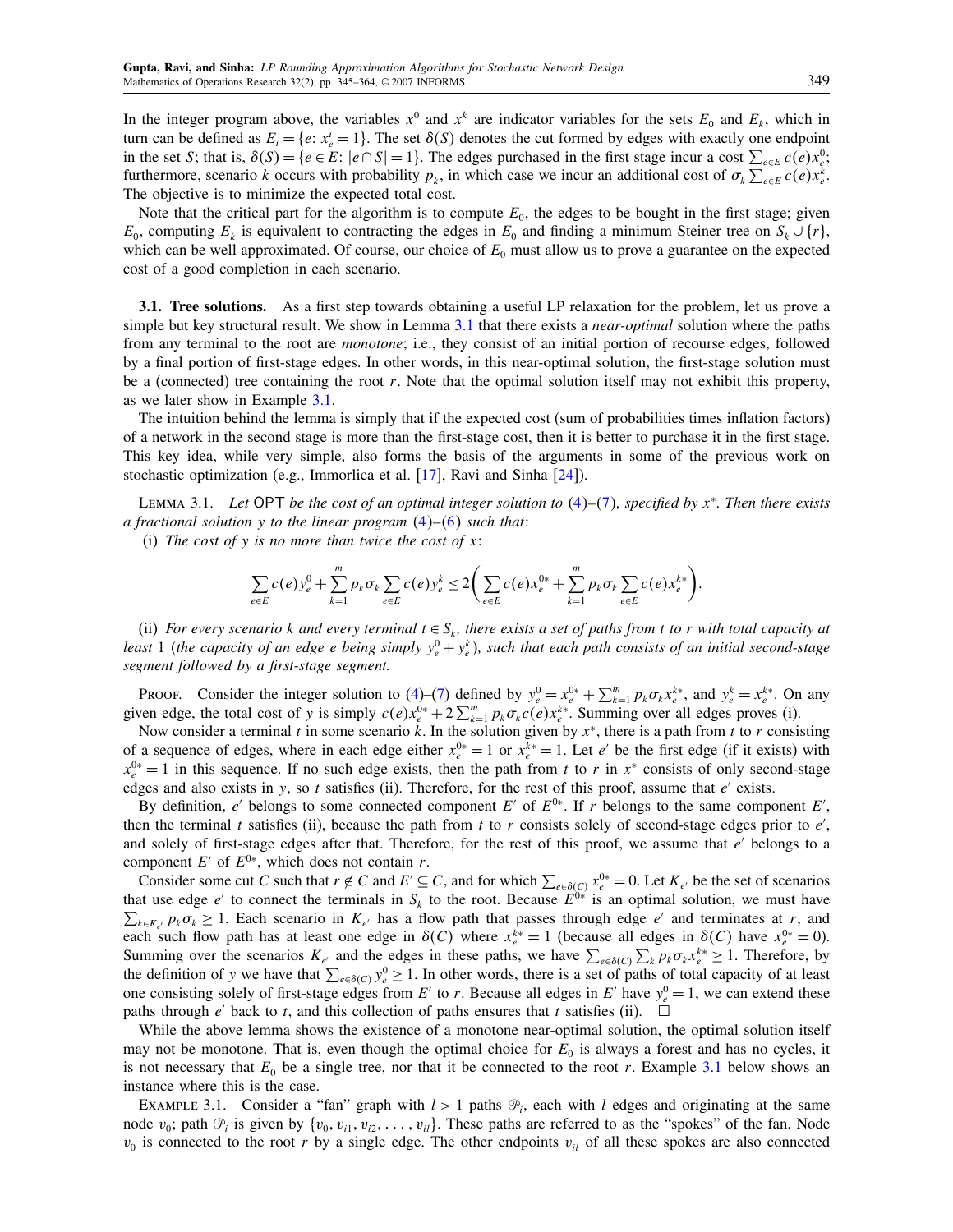<span id="page-5-0"></span>

FIGURE 1. Graph for Example [3.1,](#page-4-0) with  $l = 4$ .

by a path  $\mathcal{P}_r = \{v_{1l}, v_{2l}, \ldots, v_{ll}\}\$ called the "rim" of the fan. All edges have unit cost. The stochastic Steiner tree instance consists of l scenarios with  $p_i = 1/l$  and  $\sigma_i = \sigma \in (1, l)$  for all i; the required set  $S_i$  for scenario i consists of all the vertices on the spoke  $\mathcal{P}_i$  as well as those on the rim  $\mathcal{P}_r$ . An example with  $l = 4$  is shown in Figure 1.

Observe that  $p_i \sigma < 1$ , but  $\sum_{k=1}^l p_i \sigma = \sigma > 1$ . Hence, the optimal solution is given by  $E_0^* = \{(r, v_0), (v_{1l}, v_{2l}),$  $(v_{2l}, v_{3l}), \ldots, (v_{l-1, l}, v_{ll})\}$  and  $E^*_k = \{(v_0, v_{k1}), (v_{k1}, v_{k2}), \ldots, (v_{k, l-1}, v_{kl})\}$ . That is, the first-stage component of the optimal solution consists of the edge adjacent to the root and the rim, while the second-stage solution for scenario k consists of the kth spoke. The cost of this solution is  $l(1 + \sigma)$ . Observe that the first-stage solution is a forest with two trees that are not connected to each other.

Now suppose we ask for an optimal solution where the first-stage component must be a tree. There are two possible solutions, depending on the values of  $\sigma$  and *l*. Either  $E_0^* = \{(r, v_0)\}\,$  leading to a net expected cost of  $1 + \sigma(2l - 1)$ , or alternatively,  $E_0^* = \{(r, v_0), (v_0, v_{11}), (v_{11}, v_{12}), \dots, (v_{1, l-1}, v_{1l}), (v_{1l}, v_{2l}), \dots, (v_{l-1, l}, v_{ll})\},\$ with net expected cost  $2l + (l - 1)\sigma(l - 1)/l$ . As  $l \to \infty$ , the costs of these two solutions can be approximated by  $2\sigma l$  and  $2l+\sigma l$ . At  $\sigma = 2$ , these solutions cost 4l while the optimal unrestricted solution costs 3l, demonstrating that demanding the first-stage solution to be a tree may cause the solution to be asymptotically a factor 4/3 worse than optimum.

In the above construction, if we were to consider the worst ratio for a tree solution in the first-stage that includes all edges of the first-stage optimal solution, then the second solution would fit the bill. Its cost is  $2l + \sigma l$ as compared to the optimal solution's cost of  $l(1 + \sigma)$ , so the ratio tends to 3/2 as  $\sigma$  tends to 1.

3.2. LP rounding algorithm. In light of Lemma [3.1](#page-4-0) and the ease of dealing with trees, we will henceforth solve the problem where  $E_0$  is a tree, which we call  $T^0$ . In this case, the path from every terminal in scenario k consists of a portion of only recourse edges, followed by a portion consisting of only first-stage edges, as in the proof of Lemma [3.1.](#page-4-0) This enables us to write a stronger IP formulation for the problem, and we can then round the linear relaxation of this IP formulation to within a constant factor.

First we note some simplifying assumptions. These assumptions apply throughout the paper, including  $\S4$ and [5.](#page-16-0)

• The edge costs c obey the triangle inequality. This is without loss of generality, because if there is a violation of the triangle inequality in the input graph, we can replace an edge by the shortest path between its endpoints and use the shortest path in our solution whenever the corresponding edge is indicated for use by the algorithm.

• Each terminal occurs in at most one scenario  $S_k$ . This is also without loss of generality: Because we are considering finitely many scenarios and listing each scenario explicitly, we can just replicate vertices as required.

The revised IP is shown in  $(8)-(14)$  $(8)-(14)$  $(8)-(14)$ . The  $x^0$  variables are indicators for the installation of edges in the first stage, and  $x^1, \ldots, x^k$  are the indicators for the recourse stage. For a terminal t in scenario k, the variable  $r_e^k(t)$ indicates whether edge *e* is used in the recourse portion of *t*'s path to the root, and  $r_e^0(t)$  indicates whether it is used in the first-stage portion of the path. These flow variables are *directed*; that is, for  $e = (uv)$ , the variable  $r_{uv}^k(t)$  denotes the flow of commodity t along a recourse edge in the direction u to v. Given these directed flow variables, the cut sets are defined as  $\delta_+(S) = \{e = (u, v): u \in S, v \notin S\}$  and  $\delta_-(S) = \delta_+(V \setminus S)$ . For a singleton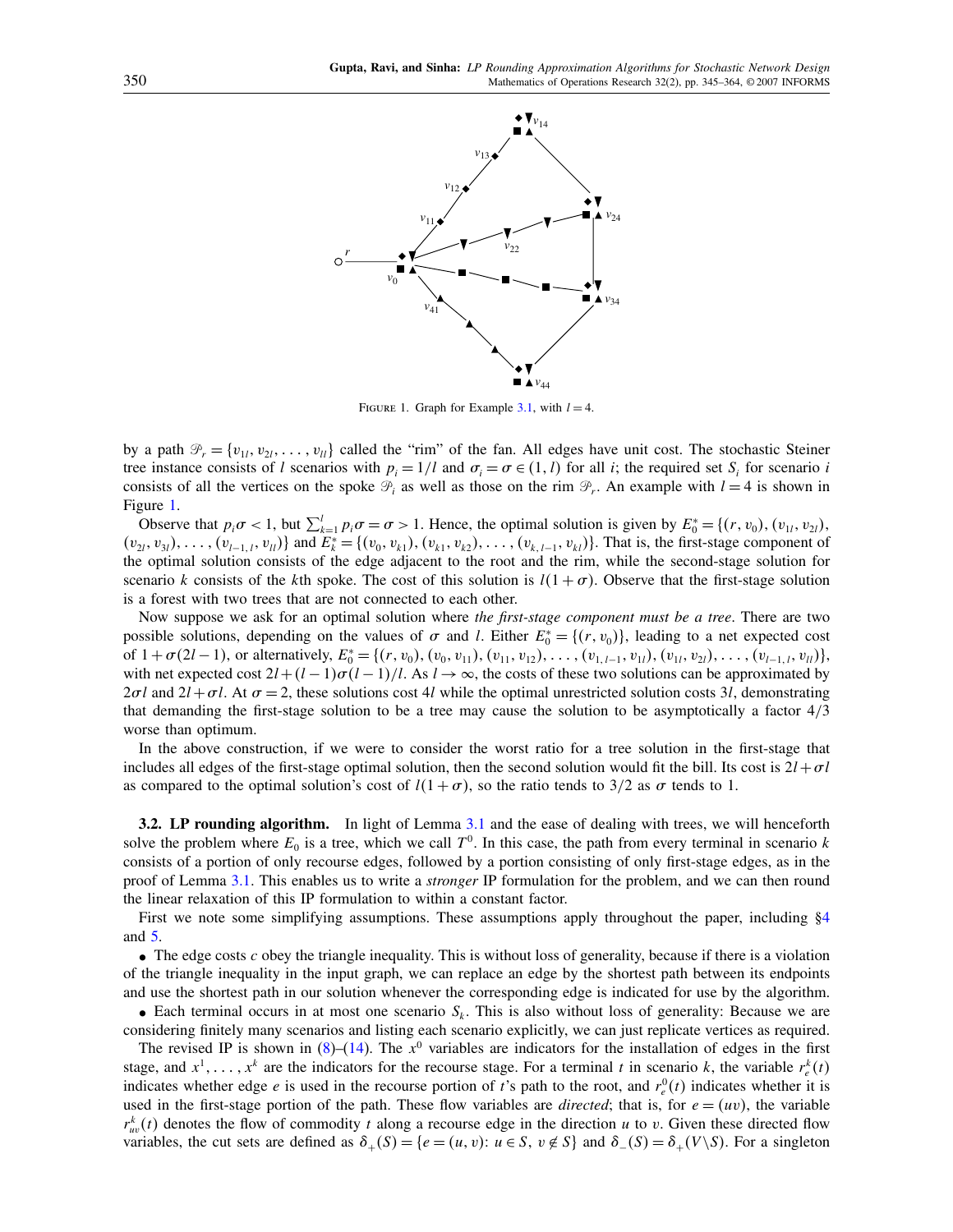<span id="page-6-0"></span>vertex v, we abuse notation slightly to denote  $\delta_+(\{v\})$  by  $\delta_+(v)$ ;  $\delta_-(v)$  is defined similarly. Note, however, that the edge installation variables  $x_e^k$  refer to undirected edges, and the graph itself remains undirected.

$$
\min \sum_{e \in E} c(e) x_e^0 + \sum_{k=1}^m p_k \sigma_k \sum_{e \in E} c(e) x_e^k \tag{8}
$$

$$
\sum_{e \in \delta_+(t)} (r_e^0(t) + r_e^k(t)) \ge 1 \quad \forall \, t \in S_k, \ \forall \, k \tag{9}
$$

$$
\sum_{e \in \delta_+(v)} (r_e^0(t) + r_e^k(t)) - \sum_{e \in \delta_-(v)} (r_e^0(t) + r_e^k(t)) = 0 \quad \forall v \notin \{t, r\}, \ \forall t \in S_k, \ \forall k
$$
 (10)

$$
\sum_{e \in \delta_{-}(v)} r_e^0(t) \le \sum_{e \in \delta_{+}(v)} r_e^0(t) \quad \forall v \notin \{t, r\}, \ \forall t \in S_k, \ \forall k
$$
\n(11)

$$
r_e^k(t) \le x_e^k \quad \forall e, \ \forall t \in S_k, \ \forall k
$$
\n<sup>(12)</sup>

$$
r_e^k(t), x_e^k \ge 0 \quad \forall e, \ \forall t \in S_k, \ \forall k
$$
\n
$$
(13)
$$

$$
r_e^k(t), x_e^k \in \{0, 1\} \quad \forall e, \ \forall t \in S_k, \ \forall k. \tag{14}
$$

Constraint (9) ensures that there is one unit of flow leaving each terminal in each scenario. Constraint (10) enforces flow conservation for intermediate nodes. Recall that the path from a terminal to the root consists of a prefix comprising only recourse edges followed by a suffix of only first-stage edges; this means that at every intermediate node, for every terminal, the net first-stage inflow must be bounded from above by the net firststage outflow; this is enforced by (11). In fact, this monotonicity constraint is slightly weaker than requiring the first-stage solution to be a tree. However, any optimal solution to the integer program, without loss of generality, results in a first-stage component that is a tree. Finally, constraint (12) ensures that edges with flow are bought and paid for in the objective function.

**Rounding overview.** The linear relaxation of our formulation is given by  $(8)$ – $(13)$ , obtained by dropping the integrality constraint (14). We begin by solving this linear relaxation; let  $(x, r)$  denote an optimal solution to  $(8)$ – $(13)$ . The basic approach is that if we have a graph with a set of terminals and fractional edge variables x, such that any cut separating some terminals from the root has x-value at least 1, we have a fractional Steiner tree that we can round within a factor of two, using, say, Agrawal et al. [\[1\]](#page-18-0). Our aim, therefore, is to extract a similar situation out of our fractional solution  $(x, r)$  where the cut values for the first-stage variables  $(x^0)$  are at least some constant, and round it to a first-stage Steiner tree. However, if the recourse costs dominate, we must use the recourse LP support to guide our choice of recourse trees. Our new idea here is to use the primal-dual algorithms for Steiner trees to grow such recourse trees, but to truncate this process when the growing moats (cuts) obey the first condition of having a constant support value for the first-stage variables crossing them. To implement this idea, we modify the graph a little in order to take care of various issues. The rounding algorithm has several stages, which we describe in detail below.

3.2.1. Path decomposition. We begin by decomposing the LP solution into a set of flow paths. Consider any terminal t in scenario k. Constraints (9)–(10) imply that the variables  $r_e^k(t)$  and  $r_e^0(t)$  constitute a fractional flow of one unit from t to r. Using the monotonicity constraint  $(11)$ , we can decompose the fractional flow into a set of flow paths as defined below. The proof of this simple proposition is omitted. Here,  $P<sub>t</sub>$  consists of a set of flow paths with total flow at least one unit; moreover, on each path  $p$ , the flow is monotone: using only recourse edges until a transition point  $v_p$ , and only first-stage edges from the transition point to the root. Any standard flow decomposition procedure can be used to find such a decomposition from a given feasible LP solution.

PROPOSITION 3.1. Every terminal t (in scenario k) has a set of flow paths  $P_t$ , and each path  $p \in P_t$  has a flow value  $f(p) \in (0, 1]$  and a unique transition point  $v_p$  such that the following hold:

(i)  $|P_t| \leq |E|$ ;

(ii)  $\sum_{p\in P_t} f(p) \geq 1;$ 

(iii) if  $p(xy)$  denotes the segment of path p that originates at node x and terminates at node y, then for every edge  $e \in p(tv_p)$ , we have  $\sum_{p \in P_i : e \in p} f(p) = r_e^k(t)$  and for every edge  $e \in p(v_p r)$ , we have  $\sum_{p \in P_i : e \in p} f(p) = r_e^0(t)$ ; and

(iv)  $P_t$ , f and  $\{v_p: p \in P_t\}$  can be computed in polynomial time.

Figure [2](#page-7-0) illustrates the path decomposition of the flow from every terminal to the root.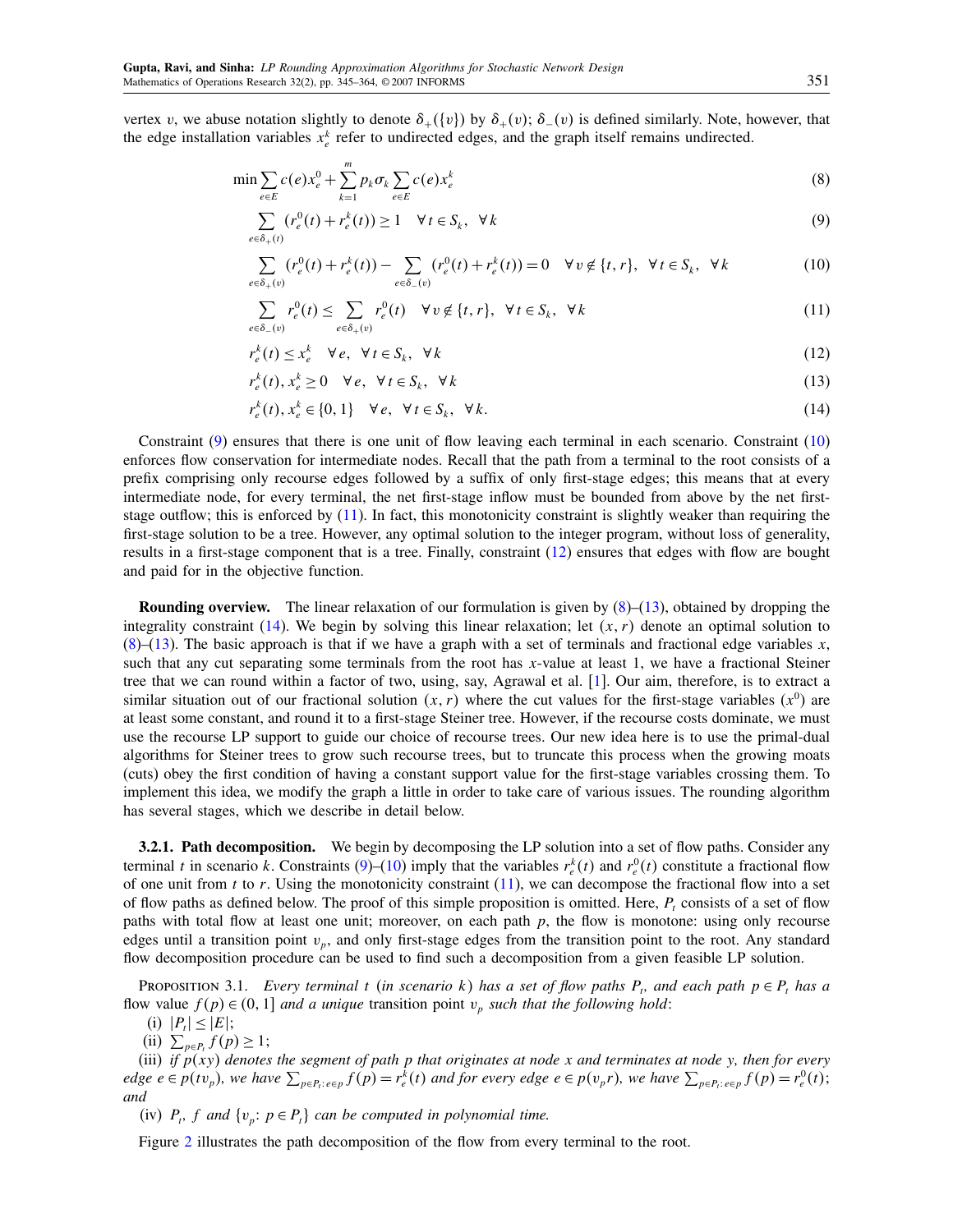<span id="page-7-0"></span>

FIGURE 2. Illustration of transition points and critical radii. From each terminal, there are several paths carrying flow to the root  $r$ , with the segment of the path carrying recourse flow shown dotted and the segment carrying Stage 1 flow shown solid. For any path  $p$ , the transition point  $v_p$  is the point at which the flow switches from recourse to Stage 1 type; transition points are shown as dark grey nodes. The balls  $B(t, \gamma(t))$  of radius equal to the critical radius for each terminal are shown as the light grey circles.

3.2.2. Balls and representatives. We now identify a distance for each terminal beyond which most of the flow is on Stage 1 cables, and within which most of the flow is of recourse type. Formally, given a distance  $\gamma \ge 0$ , define the  $\gamma$ -ball around t to be  $\mathbf{B}(t, \gamma) = \{v : c(t, v) \le \gamma\}$ . (We can subdivide edges to consider interior points of edges to be at the boundary as appropriate.) For a terminal t, define the *critical radius*  $\gamma(t) \in \mathbb{R}$  as  $\gamma(t) = \min{\{\gamma: \sum_{p: v_p \in B(t, \gamma)\}} f(p) \ge 1/2\};$  i.e., it defines the least distance around t that contains the transition points for at least half the flow. Because for every terminal t, every path  $p \in P_t$  contains a unique transition vertex  $v_p$ ,  $\gamma(t)$  exists for every terminal and can be found by a shortest-path computation. We also define  $\gamma(r) = 0$ . The critical radii  $\gamma(t)$  and balls  $\mathbf{B}(t, \gamma(t))$  are also illustrated in Figure 2.

PROPOSITION 3.2. For every terminal t and every subset  $S \subseteq V \setminus \{r\}$  such that  $\mathbf{B}(t, \gamma(t)) \subseteq S$ , we have  $\sum_{e \in \delta(S)} x_e^0 \geq 1/2.$ 

PROOF. Consider the set  $P_t$  of flow paths. Proposition [3.1](#page-6-0) implies that there exists a subset of paths  $P'_t \subseteq P_t$ such that for every  $p \in P'_t$ , we have  $v_p \in S$ . Moreover, using the same proposition, we have  $\sum_{p \in P'_t} f(p) \ge 1/2$ . Finally, Proposition [3.1](#page-6-0) and Constraint [\(12\)](#page-6-0) ensure that  $\sum_{p \in P'_i} f(p) \leq \sum_{e \in \delta(S)} r_e^0(t) \leq \sum_{e \in \delta(S)} x_e^0$ , and the proposition follows.  $\Box$ 

If we select a set of such balls that are disjoint, and contract them, then we can round the  $x^0$ -values outside these balls to an integer Steiner tree in the contracted graph at a cost that is at most twice that of the linear relaxation. However, this does not give us Steiner trees in the original uncontracted graph because we need to pay for edges from the boundaries of these balls to the terminals at their centers. To handle this difficulty, we use an additional step introduced by Ravi and Salman in [\[23\]](#page-19-0) and used subsequently in Garg et al. [\[7\]](#page-18-0), Gupta et al.  $[14]$ , and Talwar  $[28]$ .

PROPOSITION 3.3. There exists a set of terminals  $R^0$  (called the the set of representative terminals) computable in polynomial time such that:

(i) the root r lies in  $R^0$ ;

(ii) For every pair of distinct terminals  $t, t' \in R^0$ , we have  $\mathbf{B}(t, 2\gamma(t)) \cap \mathbf{B}(t', 2\gamma(t')) = \varnothing$ ; and

(iii) for any scenario k and any  $v \in S_k\backslash \mathbb{R}^0$ , we have a representative terminal rep(v)  $\in \mathbb{R}^0$  such that  $\mathbf{B}(\text{rep}(v), 2\gamma(\text{rep}(v))) \cap \mathbf{B}(v, 2\gamma(v)) \neq \emptyset$ ; moreover,  $\gamma(\text{rep}(v)) \leq \gamma(v)$ . Loosely, each terminal v is "close" to its representative; i.e., at distance at most  $4\gamma(v)$  from rep(v).

Proof. Begin by including r in  $R^0$ , and proceed by examining all terminals in  $\bigcup_k S_k$  in nondecreasing order of their critical radii, breaking ties arbitrarily. If terminal v is being examined and is such that  $\mathbf{B}(t, 2\gamma(t)) \cap$  $\mathbf{B}(v, 2\gamma(v)) = \varnothing$  for all  $t \in R^0$ , then include v in  $R^0$ . If not, then there exists  $t \in R^0$  such that  $\mathbf{B}(t, 2\gamma(t)) \cap$  $\mathbf{B}(v, 2\gamma(v)) \neq \emptyset$ ; define rep(v) = t (t is marked as the representative of v), and proceed to the next vertex.  $\square$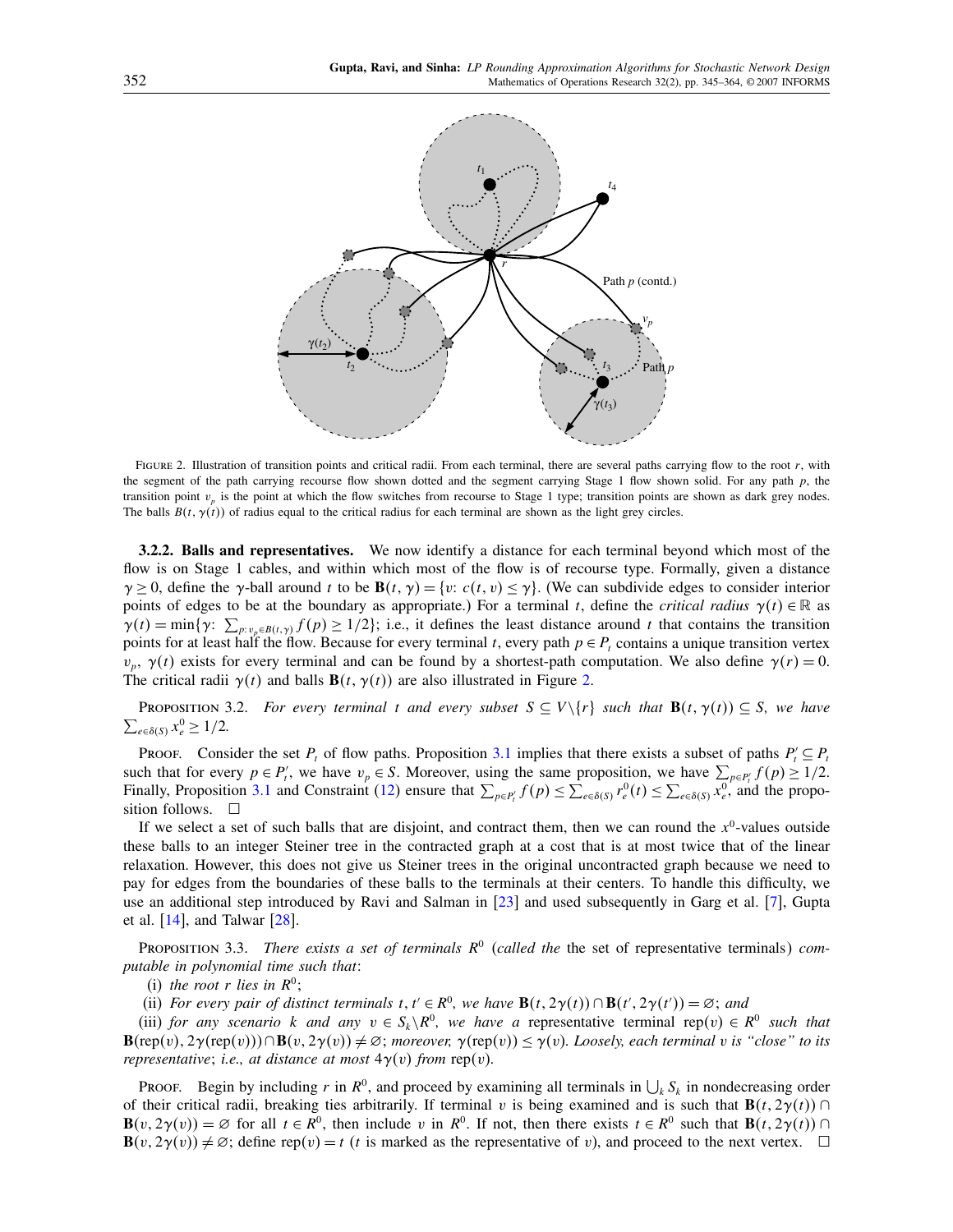<span id="page-8-0"></span>

FIGURE 3. Illustration of first-stage tree computation described in Lemma 3.2. The balls with solid lines denote  $\mathbf{B}(t, \gamma(t))$ , while the balls with dotted lines denote  $\mathbf{B}(t, 2\gamma(t)).$ 

The set of representatives  $R^0$  is chosen as the set of terminals for the first-stage tree. The reason we construct our set of representatives as in Proposition [3.3](#page-7-0) is this: For each terminal that has to be connected in the second stage, there is a first-stage terminal close by that it can try to connect to. We will now bound the cost of the first-stage tree, and then proceed to describe the construction of the second-stage tree. At this point, recall that the terminals of distinct scenarios are assumed to be disjoint.

**3.2.3. The first-stage tree.** Our first-stage tree is essentially a low-cost Steiner tree on the terminal set  $R^0$ , using the same distance function  $c$  on the original graph  $G$ . However, in order to obtain an upper bound on the cost of the tree, we use a slightly modified procedure. For an illustration, refer to Figure 3.

We begin by contracting  $\mathbf{B}(t, \gamma(t))$  into a single vertex for each  $t \in \mathbb{R}^0$ . We then compute a Steiner tree  $E_1$  for this contracted graph, using the primal-dual Steiner tree approximation algorithm (Agrawal et al. [\[1\]](#page-18-0), Goemans and Williamson [\[8\]](#page-18-0)) with a performance ratio of two. In Figure 3, the edges in  $E<sub>1</sub>$  are shown as solid lines. We then connect each edge incident to  $\mathbf{B}(t, \gamma(t))$  to the vertex t using a shortest path; these edges are shown by dotted lines in Figure 3 and are denoted as  $E_2$ . Our first-stage solution is the Steiner tree  $T^0 = E_1 \cup E_2$ .

The following lemma was first proved in a slightly different form in Ravi and Salman [\[23\]](#page-19-0); we provide a proof here for completeness.

## LEMMA 3.2. The cost of  $T^0$  is at most  $8 \cdot \sum_{e \in E} c(e) x_e^0$ .

Proof. Let G' denote the graph obtained when the balls  $\mathbf{B}(t, \gamma(t))$  are contracted to singleton vertices. Recall that the undirected cut IP formulation for a minimum-cost Steiner tree in  $G'$  is given by (15)–(17) below, where the set of terminals R refers to our representative set  $R^0$ .

$$
\min \sum_{e \in E(G')} c(e) y_e \tag{15}
$$

$$
\sum_{e \in \delta(C)} y_e \ge 1 \quad \forall C: r \notin C, \ C \cap R \ne \varnothing \tag{16}
$$

$$
y_e \in \{0, 1\} \quad \forall e. \tag{17}
$$

Consider the fractional solution given by  $y = 2x^0$ . Proposition [3.2](#page-7-0) and the construction of  $R^0$  implies that y is feasible for Constraints (16). Hence, y is a feasible fractional solution for the linear relaxation of (15)–(17). The primal-dual algorithm for Steiner tree (Agrawal et al. [\[1\]](#page-18-0), Goemans and Williamson [\[8\]](#page-18-0)) implies that

$$
\sum_{e \in E_1} c(e) \le 2 \sum_{e \in E} c(e) y_e \le 4 \sum_{e \in E} c(e) x_e^0.
$$
\n(18)

We will now bound the total cost of edges in  $E_2$  by the cost of the edges in  $E_1$ . Let  $ET^0$  denote an Eulerian tour constructed by a depth-first search traversal of  $T^0$ . Let  $p(t_1, t_2)$  denote the path in  $ET^0$  between any two consecutive nodes  $t_1$  and  $t_2$ . Divide this path into three disjoint segments: the segment  $p(t_1, t_2) \cap \mathbf{B}(t_1, \gamma(t_1)),$ the segment  $p(t_1, t_2) \cap E_1$ , and finally, the segment  $p(t_1, t_2) \cap \mathbf{B}(t_2, \gamma(t_2))$ . Proposition [3.3\(](#page-7-0)ii) implies that the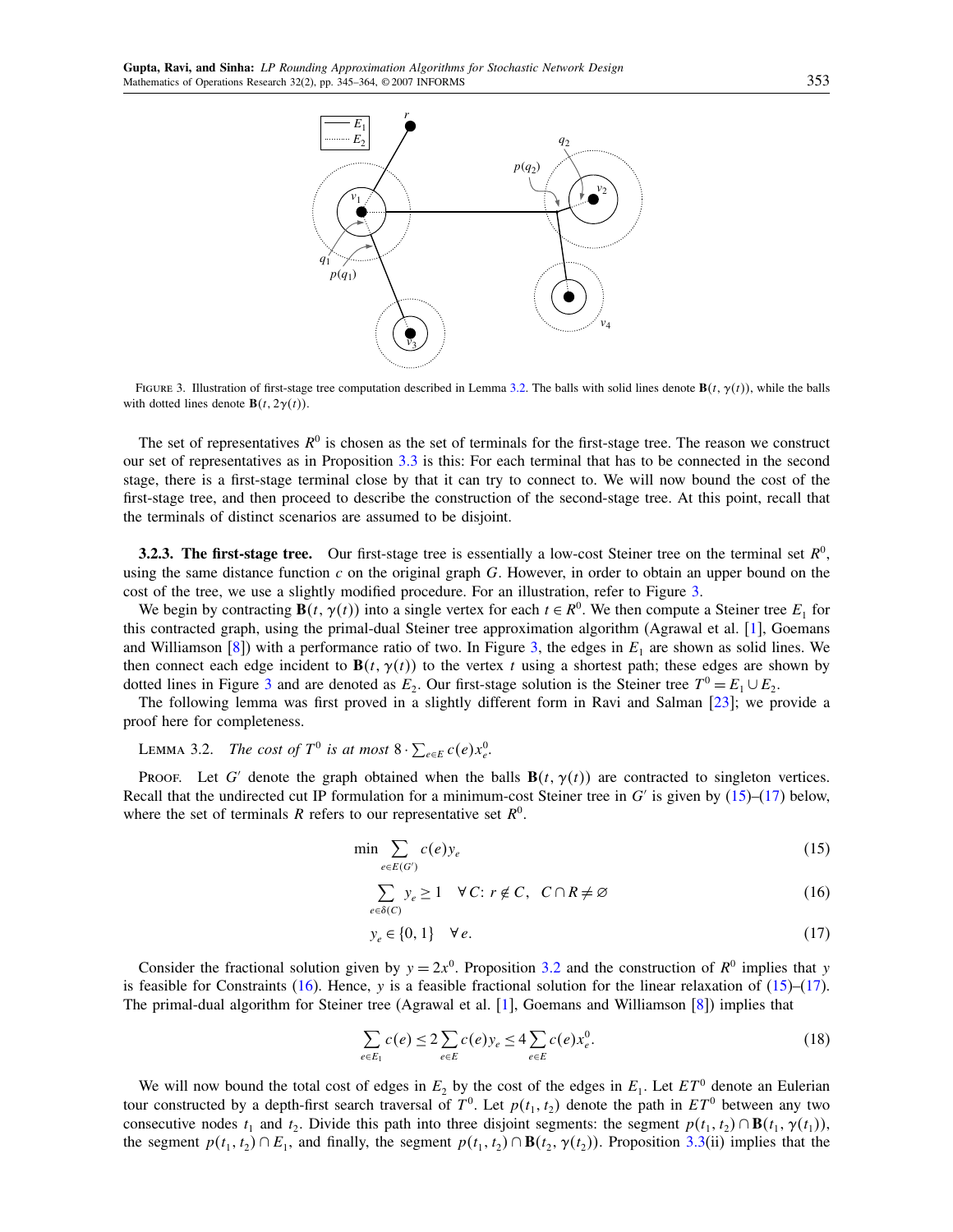<span id="page-9-0"></span>cost of the middle segment  $\sum_{e \in p(t_1, t_2) \cap E_1} c(e) \ge \gamma(t_1) + \gamma(t_2)$ , while by construction we have the costs of the other two segments is  $\sum_{e \in p(t_1, t_2) \cap B(t_1, \gamma(t_1)) \cup p(t_1, t_2) \cap B(t_2, \gamma(t_2))} c(e) \leq \gamma(t_1) + \gamma(t_2)$ . Hence,  $\sum_{e \in p(t_1, t_2) \cap E_2} c(e) \leq$  $\sum_{e \in p(t_1, t_2) \cap E_1} c(e)$ . Summing over all segments of  $ET^0$ , we obtain:

$$
2\sum_{e\in E_2}c(e)\leq 2\sum_{e\in E_1}c(e)\Rightarrow \sum_{e\in E_2}c(e)\leq \sum_{e\in E_1}c(e).
$$

Combining this inequality with  $(18)$ , we get that

$$
\sum_{e \in \mathcal{I}^0} c(e) = \sum_{e \in E_1} c(e) + \sum_{e \in E_2} c(e) \le 2 \sum_{e \in E_1} c(e) \le 8 \sum_{e \in E} x_e^0 c(e). \quad \Box
$$

This completes our first-stage solution. We now have to construct second-stage solutions for each scenario k to connect the vertices in  $S^k \setminus T^0$  to the first-stage tree  $T^0$ , and bound their expected cost. While we do have a fractional solution to work with, it is not amenable to rounding. Hence, we have to run a primal-dual subroutine to construct the second-stage trees, but use the fractional solution to guide and "prematurely" halt the primal-dual subroutine.

3.2.4. Component growth. We examine each second-stage scenario separately, and construct a complete second-stage solution for scenario k using the corresponding second-stage fractional variables  $(x_e^k, r_e^k(t))$  and the first-stage solution. Our algorithm adds one additional step to the classic primal-dual algorithm for the undirected Steiner tree problem described in Agrawal et al. [\[1\]](#page-18-0) and Goemans and Williamson [\[8\]](#page-18-0).

Fix a scenario k, and let  $\hat{S}_k = S_k \backslash R^0$  be the set of terminals in scenario k that still need to be connected in the second-stage solution  $T^k$ .

DEFINITION 3.1. A valid moat collection  $M$  is a set of subsets of V (called moats) such that the following holds for all moats  $M \in \mathcal{M}$ :

- (i) the moats are disjoint; i.e., for any other moat  $M' \in \mathcal{M}$ , we have  $M \cap M' = \emptyset$ ;
- (ii)  $M \cap S_k \neq \emptyset$ ;
- (iii)  $M \cap R^0 = \emptyset$ ; and
- (iv) for some terminal  $t \in S_k \cap M$ , we have  $\sum_{p \in P_t: p(tv_p) \in M} f(p) \leq 1/2$ .

Loosely, our goal will be to grow these moats as in the primal-dual algorithm, and build second-stage trees inside these moats. It suffices if a second-stage tree connects to the first-stage tree (via a terminal in  $R^0$ ); hence, when Condition (iii) becomes false, we can terminate the growth of such a moat. We also need to bound the cost of the tree inside each moat using the fractional solution; this is done using Condition (iv) of Definition 3.1. Conditions (i) and (ii) are basic requirements for the primal-dual algorithm for the undirected Steiner tree problem. A more detailed description of our algorithm follows.

We initialize our moat collection M to be the singleton sets comprising terminals in  $S_k$ , that is,  $M = \{\{t\}$ :  $t \in S_k$ . (Note that this moat collection is *valid*, as in Definition 3.1.) We also maintain a set  $\mathcal{C}_k$  of *capped moats*, initialized to be the empty set. Each moat has an associated *dual value*  $z_M$ , initially zero. For the purposes of exposition, let us assume that each edge is subdivided into infinitesimally small edges such that all edges in the graph have length  $\epsilon$ , and every such path consists of an even number of  $\epsilon$ -length edges. Our algorithm is explained in terms of this expository artifact; the reader is referred to Agrawal et al. [\[1\]](#page-18-0) and Goemans and Williamson [\[8\]](#page-18-0) for details about a combinatorial, polynomial-time, artifact-free implementation of the algorithm.

We maintain a *time counter*  $\tau$ , which is incremented by  $\epsilon$  at each iteration. The iterations terminate when the moat collection M becomes empty. At each iteration, we update each moat  $M \in \mathcal{M}$  by adding all vertices within distance  $\epsilon$  from M. That is,  $M := M \cup \{v \in V : c(u, v) \le \epsilon \}$  for some  $u \in M\}$ . We also increase the dual value  $z_M$  by  $\epsilon$  for each moat  $M \in \mathcal{M}$ . Before proceeding to the next iteration, we perform the following checks to maintain the invariant that  $M$  remains a valid moat collection according to Definition 3.1:

(i) If there exist moats  $M, M \in \mathcal{M}$  such that  $M \cap M' \neq \emptyset$ , then remove M and M' from  $\mathcal{M}$  and add  $M \cup M'$ to M. Set its dual value  $z_{M\cup M'} = 0$  at this point. Repeat this replacement one pair at a time until Property (i) of Definition 3.1 holds.

(ii) If for some M we have  $M \cap R^0 \neq \emptyset$ , remove M from M and add M to  $\mathcal{C}_k$ . Label M as "R-capped."

(iii) If for some M, we have  $\sum_{p \in P_t : p(tv_p) \in M} f(p) \ge 1/2$  for all  $t \in S_k \cap M$ , remove M from M and add it to  $\mathcal{C}_k$ . Label *M* as "*f*-capped."

(iv) If for some  $M \in \mathcal{M}$  and some  $M' \in \mathcal{C}_k$  we have  $M \cap M' \neq \emptyset$ , remove M from  $\mathcal{M}$ , and add M to  $\mathcal{C}_k$ . Label  $M$  as "C-capped."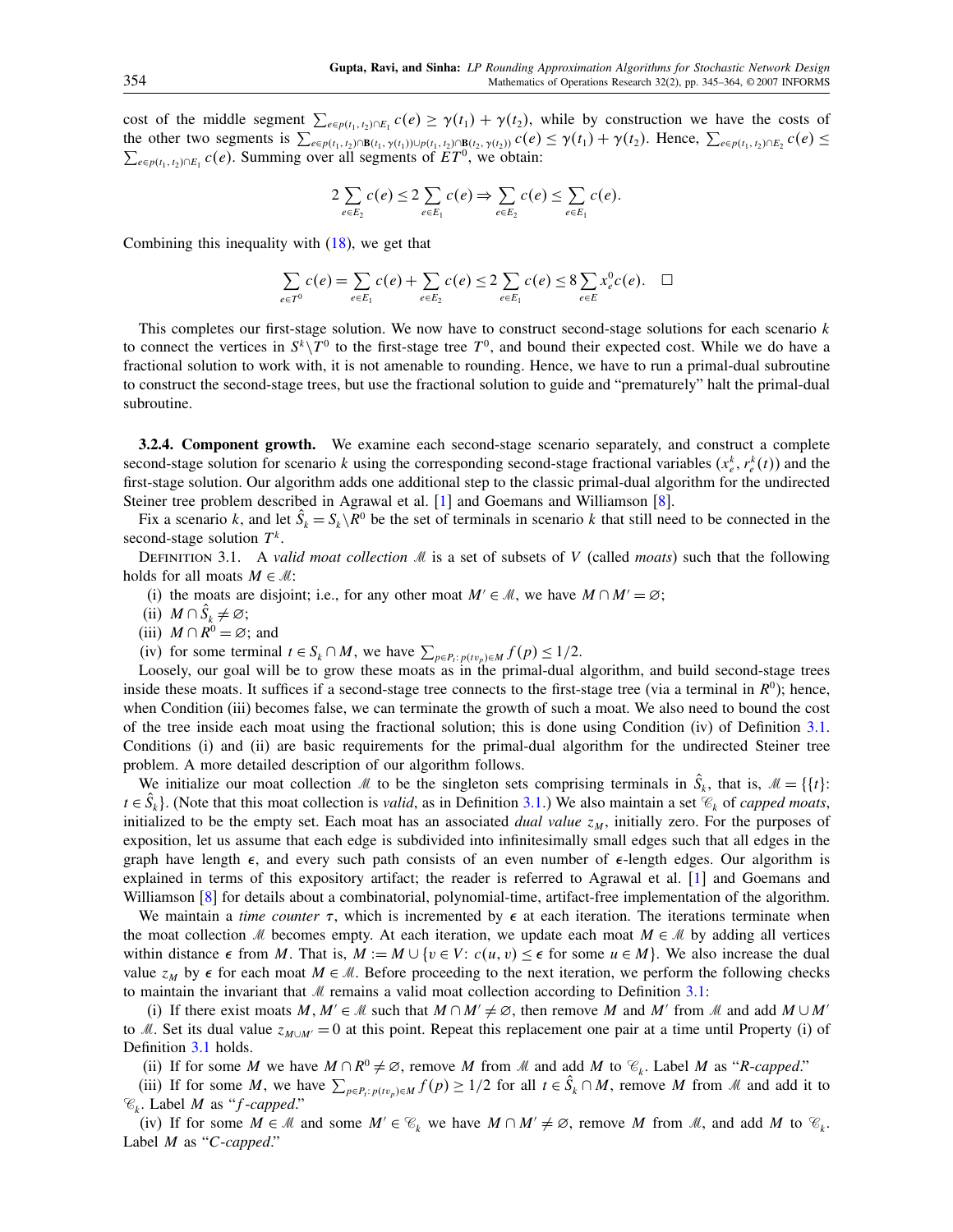<span id="page-10-0"></span>

FIGURE 4. Illustration of the algorithm for the second-stage solution for a fixed scenario. There are three moats in  $\mathcal{C}_k$ , with  $M_1, M_2,$ and  $M_3$ , being, respectively, R-capped, f-capped, and C-capped. The thick lines denote  $T<sup>0</sup>$ , the thin lines denote the internal trees, and the dotted lines denote the connecting paths.

Whenever a moat M gets added to  $\mathcal{C}_k$ , let  $\tau_M = \tau$  denote the *termination time* of moat M. This procedure terminates when M becomes empty, which must happen in a finite number of iterations since  $r \in R^0$ . We now proceed to the construction of the second-stage tree for scenario  $k$ . For a brief illustration of this procedure, refer to Figure 4.

The following proposition is immediate based on the description of the algorithm, and is therefore stated without proof. It will be useful in the construction of the second-stage tree.

PROPOSITION 3.4. For any moat  $M \in \mathcal{M} \cup \mathcal{C}_k$  and any vertex  $v \in M$ , there exists a terminal  $t \in \hat{S}_k \cap M$  such that  $c(t, v) \leq \tau_M$ .

**3.2.5. Recourse Steiner trees for scenarios: Internal trees.** Consider any capped moat  $M \in \mathcal{C}_k$ , and consider an instance of the undirected Steiner tree problem on G where the terminals are  $S_k \cap M$ . The primal-dual algorithm of Agrawal et al. [\[1\]](#page-18-0) grows moats in precisely the same way as we have described in our procedure. However, it simultaneously constructs a Steiner tree connecting the terminals in  $S_k \cap M$ . Let  $T_M$  denote this Steiner tree, and refer to it as the *internal tree* for moat  $M$ . The following lemma was proved in Agrawal et al. [\[1\]](#page-18-0) and Goemans and Williamson [\[8\]](#page-18-0), and hence is stated here without proof.

LEMMA 3.3. For any capped moat  $M \in \mathcal{C}_k$ , we have  $2\tau_M + \sum_{e \in T_M} c(e) \leq 2\sum_{M' \subseteq M} z_M$ .

LEMMA 3.4. For any capped moat  $M \in \mathcal{C}_k$ , we have  $\sum_{M' \subseteq M} z_M \leq 2 \sum_{e \in M} c(e) x_e^k$ .

PROOF. We will prove a stronger statement: For any moat that belonged to  $\mathcal M$  at any point in the algorithm, we have  $\sum_{M'\subseteq M} z_M \le 2 \sum_{e \in M} c(e) x_e^k$ . The proof is by induction on increments of the time counter  $\tau$ . Clearly the claim holds at the beginning of the algorithm, since all moats consist of singleton vertices.

Consider an iteration and a moat  $M \in \mathcal{M}$ . The dual value  $z_M$  increases by  $\epsilon$ . However, Condition (iv) guarantees that there exists some terminal  $t \in S_k \cap M$  such that  $\sum_{p \in P_t : p(tv_p)} f(p) \le 1/2$ . This means that at least half a unit of flow from terminal t is leaving moat M on recourse edges, that is,  $\sum_{e \in \delta(M)} x_e^k \ge 1/2$ . Let dM denote the edges that got included in  $M$  when it grew in the current iteration. These edges constitute disjoint fragments of the flow paths in  $P_t$  of length at least  $\epsilon$  and with  $\sum_{e \in dM} x_e^k \ge 1/2$ . Hence, the total increase in the quantity  $\sum_{e \in M} c(e) x_e^{\overline{k}}$  is at least  $\epsilon/2$ , thus completing the proof of the claim.  $\Box$ 

3.2.6. Recourse Steiner trees for scenarios: Connecting paths. The internal trees are sufficient for connecting terminals within each moat in  $S_k \cap M$ . It still remains to connect these trees to the first-stage solution. The edges we use for these connections are called *connecting paths*, denoted  $p<sub>M</sub>$ . We now describe the construction of these connecting paths and bound their cost. The connecting path of each moat is constructed separately, depending on its capping condition. Let  $M \in \mathcal{C}_k$  be a capped moat.

Case (i) M is R-capped: According to Proposition 3.4, there exist  $v \in R^0$  and  $t \in \hat{S}_k \cap M$  such that  $c(t, v) \le \tau_M$ . Let the connecting path  $p_M$  for M be a shortest path between v and t. This is illustrated in Figure 4, with M, v, and t represented by  $M_1$ ,  $v_1$ , and  $t_1$  respectively.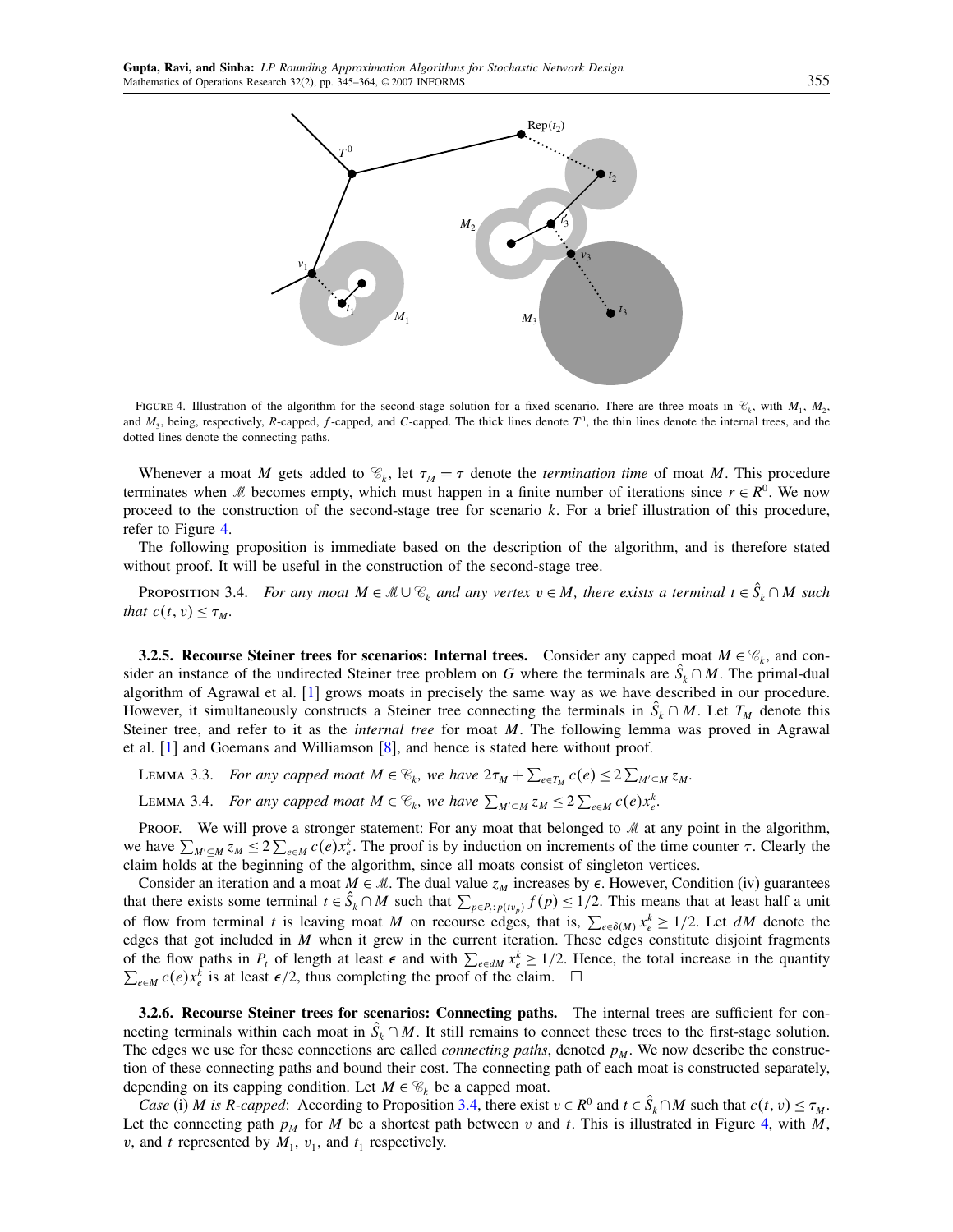<span id="page-11-0"></span>LEMMA 3.5.  $\sum_{e \in T_M \cup p_M} c(e) \leq 4 \sum_{e \in M} c(e) x_e^k$ .

Proof. Because the cost of the path  $p_M$  is  $\sum_{e \in p_M} c(e) \leq \tau_M$ , the total cost is  $\sum_{e \in T_M \cup p_M} c(e) \leq \tau_M +$  $\sum_{e \in T_M} c(e)$ ; now applying Lemmas [3.3](#page-10-0) and [3.4](#page-10-0) completes the proof.  $\Box$ 

Case (ii) M is f-capped: In the iteration immediately preceding the iteration when M got capped, there must have been at least one terminal  $t \in S_k \cap M$  such that  $\sum_{p \in P_t : p(t_t_p) \in M} f(p) \le 1/2$ . Recall from Proposition [3.3](#page-7-0) that there exists a representative rep $(t) \in R^0$  for t; let the connecting path  $p_M$  be a shortest path from t to rep $(t)$ . In Figure [4,](#page-10-0) this is illustrated using  $M_2$  and  $t_2$  to represent M and t, respectively.

LEMMA 3.6.  $\sum_{e \in T_M \cup p_M} c(e) \le 20 \sum_{e \in M} c(e) x_e^k$ .

PROOF. Using Proposition [3.3,](#page-7-0) it follows that  $c(t, rep(t)) \leq 2\gamma(t)+2\gamma (rep(t)) \leq 4\gamma(t)$ . Recall our definition of the critical radius  $\gamma(t)$ : It is the distance at which balls centered at t contain the critical points of paths with at least one-half unit of recourse flow. However, the specification of f-capped moats (Condition (iv)) implies that at time  $\tau_M$ , for terminal t in the moat, paths p with one-half unit of recourse flow have their entire recourse segments  $p(tv_p)$  within the moat M. By definition of the critical radius  $\gamma(t)$ , this means that

$$
\gamma(t) \leq \max_{v_p: p(tv_p) \in M} c(t, v_p) \leq \sum_{e \in T_M} c(e) + \tau_M
$$

The right-hand side in the above inequality is an upper bound on the maximum distance from any terminal  $t$  in  $M$  to the boundary of  $M$  when it is  $f$ -capped, and thus an upper bound on the distance to the transition points of any one of the trapped recourse segments from this terminal  $t$ . Because the connecting path  $p<sub>M</sub>$  has length of at most  $4 \times \gamma(t)$ , we have  $\sum_{e \in T_M \cup p_M} c(e) \le 5 \sum_{e \in T_M} c(e) + 4\tau_M < 20 \sum_{e \in M} c(e) x_e^k$ , where the last inequality follows from Lemmas [3.3](#page-10-0) and [3.4.](#page-10-0)  $\Box$ 

Case (iii) M is C-capped: In this case, there must exist  $M' \in C_k$  such that  $v \in M \cap M'$ . By Proposition [3.4,](#page-10-0) there exists  $t \in M$  such that  $c(t, v) \leq \tau_M$  and  $t' \in M'$  such that  $c(t', v) \leq \tau_{M'}$ . Define the connecting path  $p_M$  to be the union of a shortest path from t to v and a shortest path from v to t'. In Figure [4,](#page-10-0) this is illustrated with  $\{M, M', t, t', v\}$  represented by  $\{M_3, M_2, t_3, t_2, v_3\}.$ 

LEMMA 3.7.  $\sum_{e \in T_M \cup p_M} c(e) \leq 4 \sum_{e \in M} c(e) x_e^k$ .

PROOF. By definition of the algorithm, it follows that  $\tau_{M'} \leq \tau_M$ . Therefore,  $\sum_{e \in p_M} c(e) \leq c(t, v) + c(t', v) \leq c(t, v) + c(t', v)$  $\tau_M + \tau_{M'} \leq 2\tau_M$ . The lemma now follows from Lemmas [3.3](#page-10-0) and [3.4.](#page-10-0)  $\Box$ 

**3.2.7. The final solution.** Our complete second-stage solution for scenario  $k$  is given by

$$
T^k = \bigcup_{M \in \mathcal{C}_k} (T_M \cup p_M).
$$

That is, the second-stage tree is the union of internal trees and connecting paths of the capped moats.

THEOREM 3.1. The LP relaxation of  $(8)-(14)$  $(8)-(14)$  $(8)-(14)$  can be rounded within a factor of 20 in polynomial time.

Proof. First, we show that  $T^0 \cup T^k$  is a Steiner tree that spans all vertices in  $S_k$ . Every terminal in  $\hat{S}_k \cap R^0$ belongs to precisely one moat in  $\mathcal{C}_k$ . If the moat was R-capped or f-capped, then the internal tree added to the connecting path clearly connects all terminals in the moat to r. If the moat was C-capped, then the connection to r follows because the terminals in the moat are connected to another moat that was either R-capped, or f -capped, or C-capped with a termination time smaller than the current moat's, allowing for a lexicographic ordering to break ties.

Next, observe that the moats in  $\mathcal{C}_k$  are disjoint. Therefore, we can bound the cost of the second-stage trees using Lemmas [3.5,](#page-10-0) 3.6, and 3.7 as follows:  $\sum_{M \in \mathcal{C}_k} \sum_{e \in T_M \cup p_M} c(e) \le \sum_{M \in \mathcal{C}_k} 20 \sum_{e \in M} c(e) x_e^k \le 20 \sum_{e \in E} c(e) x_e^k$ . Finally, using Lemma [3.2](#page-8-0) to bound the cost of  $T^0$ , we obtain the guarantee claimed in this theorem.  $\Box$ 

Recall that the formulation given in  $(8)$ – $(14)$  was for a monotone near-optimal solution; now using Lemma [3.1](#page-4-0) to relate this to the cost of the true optimum, we have the following result for the stochastic Steiner tree problem.

Corollary 3.1. The stochastic Steiner tree problem can be approximated within a factor of 40 in polynomial time.

#### 4. Stochastic network design.

4.1. Problem definition. Recall the definition of the stochastic network design problem from [§2:](#page-1-0) In this problem, a scenario consists of a set of clients, each of whom want to ship one unit of flow to the root r, and the cost incurred by this flow is a concave function of the total flow on an edge. In particular, in the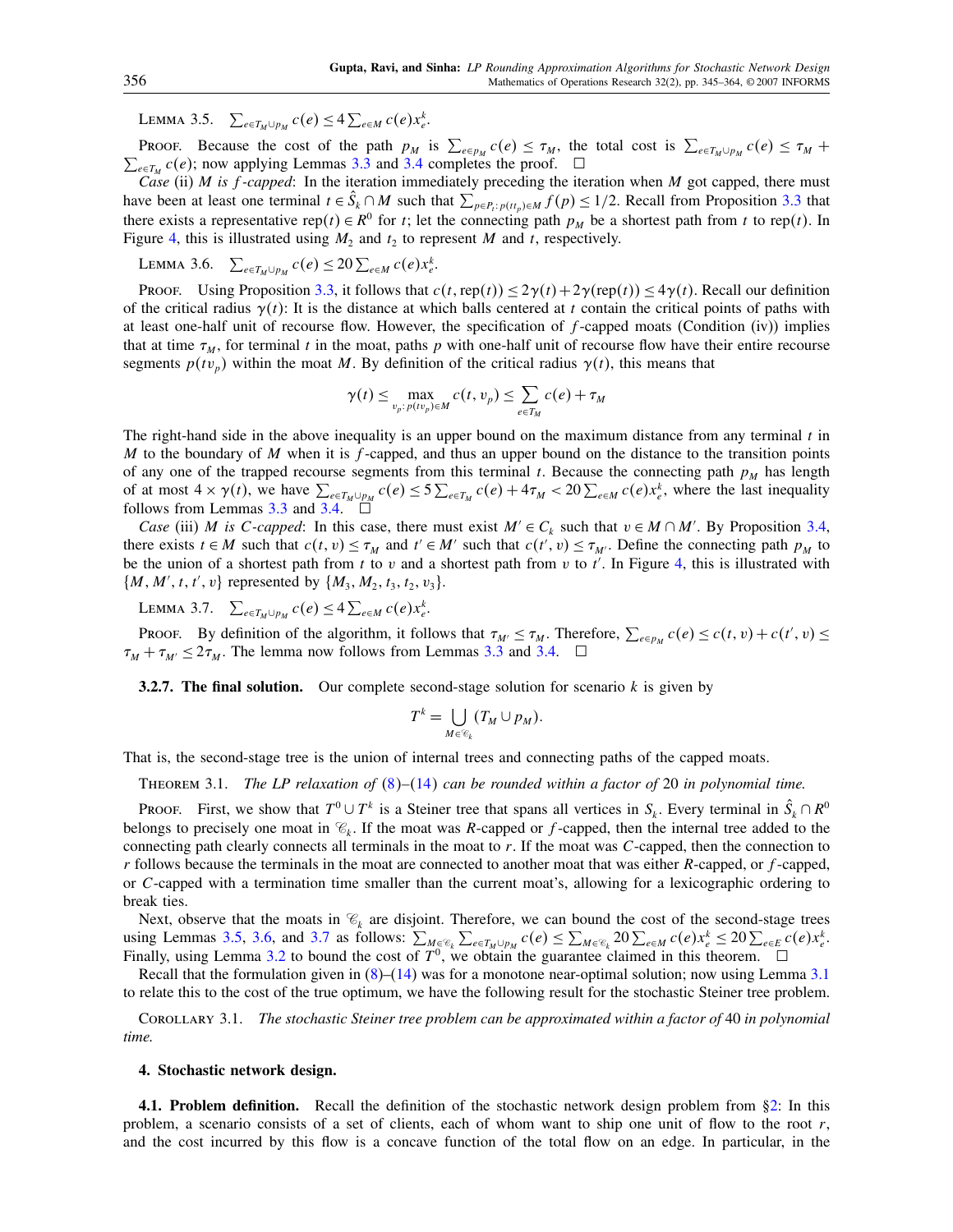<span id="page-12-0"></span>nonstochastic version of the problem, if the flow on the edge e is  $f(e)$ , then the cost incurred for that edge is  $c(e)(\sigma_0 + \delta_0 f(e))$ , where  $\sigma_0$  and  $\delta_0$  are parameters specified by the problem instance. This can be viewed as modeling the situation when using the edge incurs a fixed or building cost of  $\sigma_0c(e)$ , and there is an incremental or routing cost of  $\delta_0 c(e)$  incurred for each unit of flow sent over the edge. In the stochastic version, the first stage behaves exactly the same, whereas in the second stage, the parameters  $\sigma_0$  and  $\delta_0$  are replaced by  $\sigma_k$  and  $\delta_k$  in case scenario k materializes. Once again, the goal is to minimize the expected cost of the solution.

Before we describe our algorithm, let us mention a slightly different version of our problem. Because all the routing takes place in the second stage, an alternative formulation of the problem might prescribe the per-unit routing-cost in scenario k to be  $\delta_k c(e)$ , regardless of whether the cable was installed in the first stage or the second stage. (Note that if the cable is installed in the first stage in our formulation, the per-unit routing cost is  $\delta_0c(e)$ .) By scaling the demand at each terminal in scenario  $S_k$  to  $\delta_0/\delta_k$ , and redefining the second-stage routingcost multiplier to be  $\delta_k^2/\delta_0$ , this version of the problem becomes equivalent to the problem we study, albeit with nonunit demands at each node. While we can duplicate nodes to handle this problem, it would be interesting to obtain a strongly polynomial approximation algorithm for stochastic network design when terminals want to send arbitrary amounts of flow to the root.

In the deterministic approximation algorithms literature, an oft-used formulation of the single-cable single-sink network design problem assumes that each cable has a fixed cost  $(\sigma_0 c(e))$  and a capacity  $(u_0)$ , such that only integral quantities of the cable may be installed on any edge. This formulation has an optimal value within a constant factor of the formulation we consider, and several papers have used this "equivalence" to develop approximation algorithms for network design problems Garg et al. [\[7\]](#page-18-0), Guha et al. [\[9\]](#page-18-0), and Talwar [\[28\]](#page-19-0). However, it is an open question whether this equivalence holds in our stochastic versions, and whether our results can be used to obtain approximation algorithms for the alternate version.

4.2. Preliminaries. At the time of the writing of this paper, it is an open question whether there exists a near-optimal solution for the stochastic network design problem where the first-stage solution is a tree. Note that Lemma [3.1](#page-4-0) does not hold because it does not account for the routing costs.

However, recall that our formulation for stochastic Steiner tree  $(8)$ – $(14)$  contains a monotonicity constraint on the flow from terminals to the root. Our formulation for stochastic network design (shown below) also has a similar constraint. This constraint ensures that in an optimal solution, the first-stage component (without loss of generality) is a tree.

Our algorithm for the network design problem proceeds along the lines of the stochastic Steiner tree algorithm. We begin by solving the linear relaxation of an IP formulation of the problem, rounding it to trees as before, and adding an additional step (described later) to account for the routing costs. The integer program formulation we will use is shown below, where  $r_e^0(t)$  and  $r_e^k(t)$  denote the flow along edge e of terminal t on first-stage and recourse cables, respectively, with  $t \in S_k$ . As in [§3.2](#page-5-0) and the IP formulation [\(8\)](#page-6-0)–[\(14\)](#page-6-0) for the stochastic Steiner tree, the flow variables  $r_e^k(t)$  are directed, while the edge installation variables  $x_e^k(v)$  are undirected.

$$
\min \sum_{e \in E} c(e) \bigg[ \sigma_0 x_e^0 + \sum_{k=1}^m p_k \bigg( \sigma_k x_e^k + \sum_{t \in S_k} (\delta_0 r_e^0(t) + \delta_k r_e^k(t)) \bigg) \bigg] \tag{19}
$$

$$
\sum_{e \in \delta_+(t)} (r_e^0(t) + r_e^k(t)) \ge 1 \quad \forall \, t \in S_k, \ \forall \, k \tag{20}
$$

$$
\sum_{e \in \delta_{-}(v)} (r_e^0(t) + r_e^k(t)) - \sum_{e \in \delta_{+}(v)} (r_e^0(t) + r_e^k(t)) = 0 \quad \forall v \notin \{t, r\}, \ \forall t \in S_k, \ \forall k
$$
 (21)

$$
\sum_{e \in \delta_{-}(v)} r_e^0(t) - \sum_{e \in \delta_{+}(v)} r_e^0(t) \le 0 \quad \forall v \notin \{t, r\}, \quad \forall t \in S_k, \quad \forall k
$$
\n(22)

$$
r_e^k(t) \le x_e^k \quad \forall \, e, \ \forall \, t \in S_k, \ \forall \, k \tag{23}
$$

$$
r_e^k(t), x_e^k \ge 0 \quad \forall e, \ \forall t \in S_k, \ \forall k
$$
\n
$$
(24)
$$

$$
r_e^k(t), x_e^k \in \{0, 1\} \quad \forall e, \quad \forall t \in S_k, \quad \forall k. \tag{25}
$$

The constraints  $(20)$ – $(25)$  are identical to constraints  $(9)$ – $(14)$  of the Steiner tree IP formulation; they encode the same basic idea of requiring a tree that supports a monotone flow path from each terminal to the root. The main difference lies in the objective function: If the scenario k materializes, and  $f_e$  units of flow are pushed through edge e, then our net cost on account of this flow-edge pair is  $(\sigma_0 c(e) + \delta_0 f_e c(e))$  if the edge was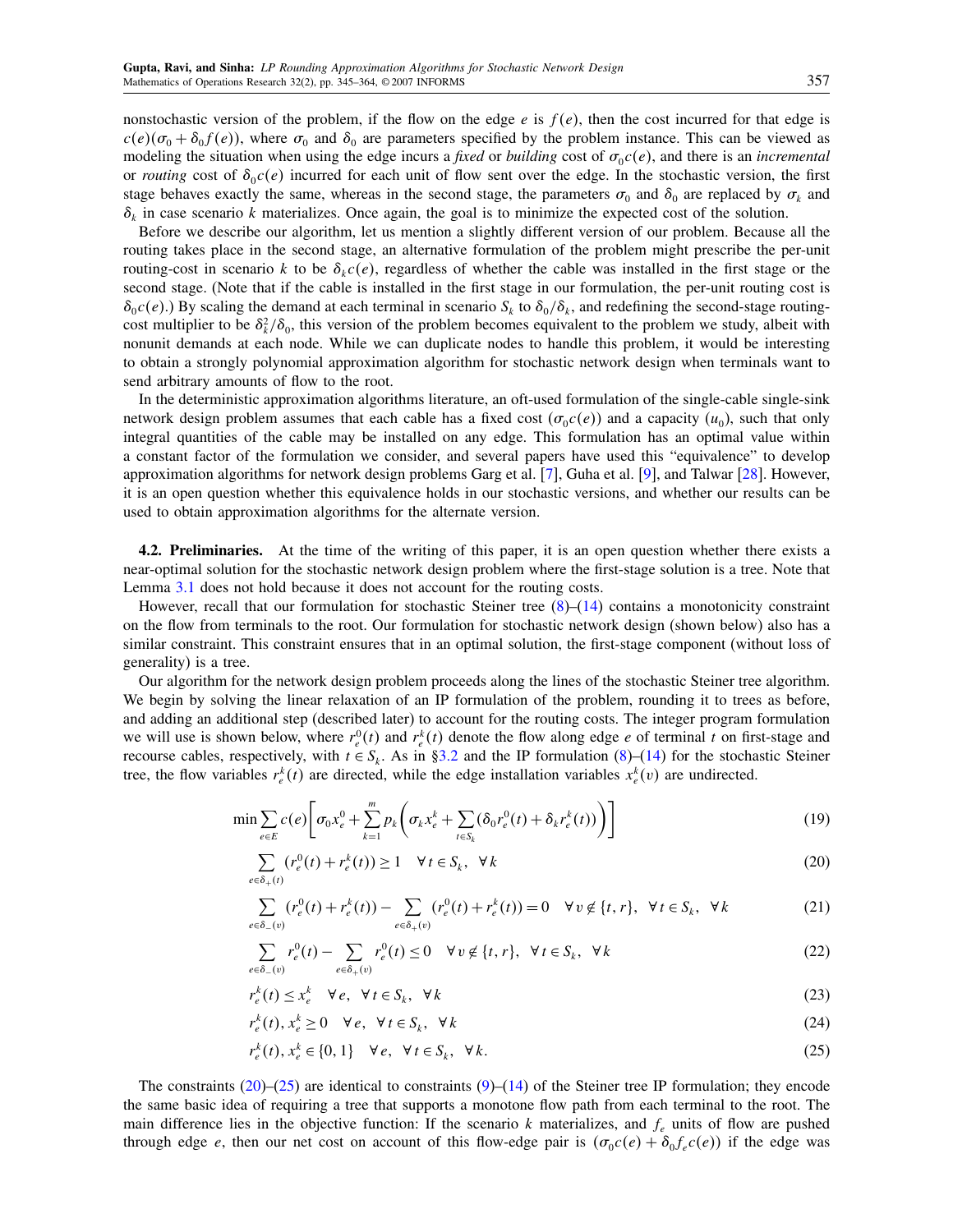<span id="page-13-0"></span>purchased in the first stage, and  $(\sigma_k c(e) + \delta_k f_e c(e))$  if it was purchased in the second stage. That is, purchasing an edge in the first stage guarantees the ability to use it with an incremental cost of  $\delta_0 c(e)$  per unit flow.

This problem is a strict generalization of stochastic Steiner tree, which can be obtained by setting  $\delta_0 = \delta_k = 0$ for all k. In fact, we will often be using our algorithm for stochastic Steiner tree to obtain a partial solution for which the  $\sigma$  component of the cost can be easily accounted. By scaling the parameters suitably, we can assume that  $\delta_0 = 1$ .

Our main tool to account for the routing (or incremental flow) cost of the solution is a powerful theorem due to Khuller et al. [\[19\]](#page-19-0). The theorem is stated below without proof, adapted to our context. For any two vertices u, v and a subgraph H, let  $c_H(u, v)$  denote the length of a shortest path between u and v using edges only in H. As before,  $c(u, v)$  continues to denote  $c_G(u, v)$ .

THEOREM 4.1. There exist constants  $\alpha > 1$  and  $\beta > 1$  such that given a graph G and a tree T rooted at r, there exists a tree  $L(T)$  computable in polynomial time such that:

(i)  $L(T)$  is also a tree spanning the vertices in T;

(ii) the weight of  $L(T)$  is  $\sum_{e \in L(T)} c(e) \leq \alpha \sum_{e \in T} c(e);$ 

(iii) for every vertex  $t \in T$ , the distance from t to r in  $L(T)$  is  $c_{L(T)}(r, t) \leq \beta c_G(r, t)$ ; and

(iv) the parameter  $\alpha = 1 + 2/(\beta - 1)$ .

Loosely, the above theorem implies that the tree  $L(T)$  (which is known as a *Light Approximate Shortest-Path* Tree, or LAST), has the remarkable property that it closely approximates both a minimum Steiner tree (on  $R\cup\{r\}$ , as well as a shortest-path tree rooted at r. Because the two components of our cost function are (a) the weight of the tree and (b) the sum of routing costs from the terminals to the root, it is no surprisse that LASTs play a crucial role in our algorithms. Recall that our assumption that the graph is complete and all distances satisfy the triangle inequality continues to hold for this section.

4.3. Special case:  $\delta_k = 1$  for all k. We first analyze a constant-factor approximation for the special case when  $\delta_k = 1$  for all k. This yields the main ideas, which are developed further to provide an approximation algorithm for the general case.

**Algorithm.** The algorithm is fairly straightforward: We begin by solving the linear relaxation  $(19)$ – $(24)$  of the formulation. As before, we let  $(x, r)$  denote the optimal solution to the linear relaxation, which we will use as a lower bound for the cost of our solution.

We then ignore the routing-cost component, and use the Stochastic Steiner Tree algorithm of the previous section to compute a first stage tree  $T_0$ , and a forest  $T^k$  for each scenario k, such that  $T^0 \cup T^k$  is a tree for the scenario-k terminals  $S_k$ . While we will subsequently prove this formally, it should not be surprising that the  $\sigma$ (building) component of the cost function can be bounded using this strategy.

We continue by applying Theorem 4.1 to  $T^0$  to get the corresponding LAST  $L(T^0)$ : The first-stage component of our solution will be this LAST  $L(T^0)$ . We then consider each scenario separately. When considering the kth scenario, we first contract  $L(T^0)$  into a singleton "root" vertex  $r_k$ , updating the metric appropriately. In this contracted graph, the forest T<sup>k</sup> appears as a Steiner tree rooted at  $r_k$ , and spanning the vertices in  $S_k\backslash L(T^0)$ . We now apply Theorem 4.1 to this tree to obtain the corresponding LAST, which we call  $L(T^k)$ . We then uncontract the graph, which may cause the LAST  $L(T^k)$  to again split into many trees: With a slight abuse of notation, we use  $L(T^k)$  to refer to the forest thus obtained. We output this forest  $L(T^k)$  as the second-stage component of our solution for scenario k. An illustration is shown in Figure [5,](#page-14-0) where the heavy lines denote the first stage, and the lighter lines denote the second stage; the solid lines denote the original trees, and the dotted lines denote the corresponding LASTs.

The analysis. We begin by computing a bound on the cost of the  $\sigma$  component of our solution. The proposition below follows immediately from Theorems [3.1](#page-11-0) and 4.1.

PROPOSITION 4.1. For  $k = 0, 1, ..., m$ , we have  $\sum_{e \in L(T^k)} c(e) \le 20\alpha \sum_{e \in E} c(e) x_e^k$ .

We now proceed to bound the routing-cost component of the solution. Because we are considering the special case of  $\delta_k = 1 = \delta_0$  for all k, we will not use the linear programming bound; however, it will be used when we extend our algorithm to handle general  $\delta_k$  in the next subsection.

LEMMA 4.1. For any scenario k and any terminal  $v \in S_k$ , the distance  $c_{L(T^0) \cup L(T^k)}(v, r)$  from v to the root in the tree  $L(T^0) \cup L(T^k)$  is at most  $\beta(\beta+2)c(v, r)$ .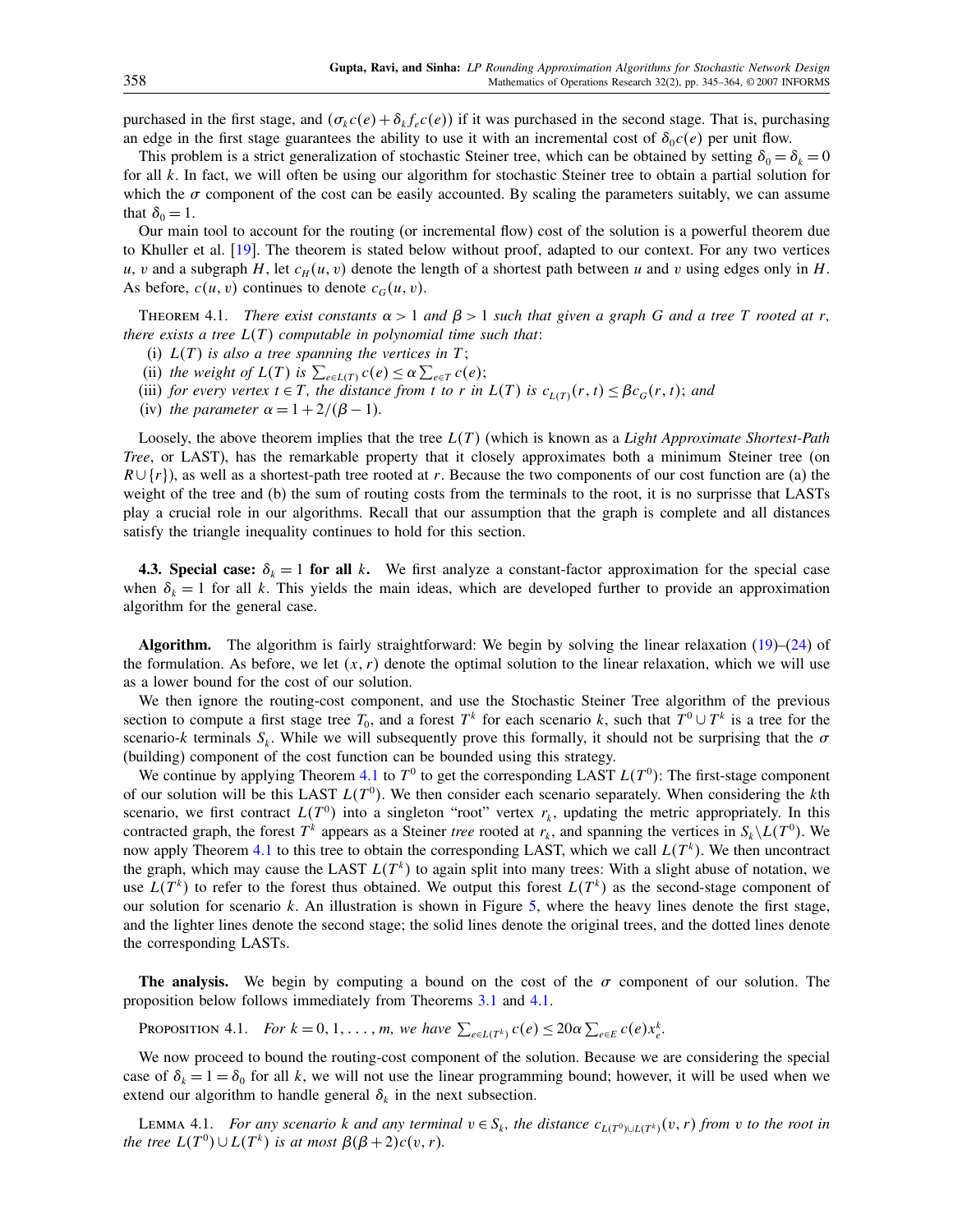<span id="page-14-0"></span>

FIGURE 5. Illustration of the algorithm for stochastic network design.

PROOF. Consider the path from v to r in  $L(T^0) \cup L(T^k)$ , and let trans(v) be the first vertex in  $L(T^0)$  in this path. Clearly,  $c_{L(T^0) \cup L(T^k)}(v, r) = c_{L(T^0)}(\text{trans}(v), r) + c_{L(T^k)}(v, \text{trans}(v))$ . (It may be useful to refer to Figure 5.)

Using the properties of the LAST from Theorem [4.1,](#page-13-0) and the triangle inequality, we can obtain the following two bounds:<br>  $c_{L(T^0)}(\text{trans}(v), r) \leq \beta c(\text{trans}(v), r) \leq \beta(c(v, \text{trans}(v)) + c(v, r)),$ 

$$
c_{L(T^0)}(\text{trans}(v), r) \le \beta c(\text{trans}(v), r) \le \beta (c(v, \text{trans}(v)) + c(v, r)),
$$
  
\n
$$
c_{L(T^k)}(v, \text{trans}(v)) = c_{L(T^k)}(v, r_k) \le \beta c(v, r_k) \le \beta c(v, r).
$$
\n(26)

Therefore,  $c_{L(T^0) \cup L(T^k)}(v, r) \leq \beta(c(v, trans(v)) + 2c(v, r))$ . However, because  $L(T^k)$  was constructed with  $r_k$ representing a singleton vertex obtained from contracting  $L(T^0)$ , note that the distance of v in the LAST  $L(T^k)$ from  $r_k$  (and hence from all vertices in  $L(T^0)$ ) must be close to its shortest-path distance; i.e., we must have

$$
c(v, trans(v)) \leq c_{L(T^k)}(v, trans(v)) \leq \beta c(v, r).
$$

Putting these all together, we obtain that  $c_{L(T^0) \cup L(T^k)}(v, r) \leq \beta(\beta + 2)c(v, r)$ , as claimed.  $\Box$ 

THEOREM 4.2. The solution  $L(T^0), L(T^1), \ldots, L(T^k)$  constitutes an 30.952-approximation for the stochastic network design problem for the special case  $\delta_k = 1 \ \forall k$ .

Proof. We set  $\alpha = 1.5476$ , which results in  $\beta = 4.6523$  using Theorem [4.1.](#page-13-0) Summing over all scenarios in Proposition [4.1](#page-13-0) and over all terminals in Lemma 4.1 with these values of  $\alpha$  and  $\beta$  yields the claimed approximation guarantee.  $\square$ 

**4.4. General case.** We now consider the case of general incremental costs, where each  $\delta_k$  is different, some greater than one, and some smaller. Surprisingly enough, the algorithm is identical to the special case of constant incremental costs discussed above, barring one exception.

**Algorithm description.** As before, we begin by solving the LP formulation [\(19\)](#page-12-0)–[\(24\)](#page-12-0). Let  $I_{\leq} = \{k : \delta_k < 1\}$ be the set of scenarios where routing costs are cheaper in recourse. For scenarios  $k \in I_{\leq}$ , let  $S'_k = \{v \in S_k : r \in I_{\leq} \}$  $B(v, 2\gamma(v))$ . The exception is created by these terminals, and handled separately as follows. We construct approximate minimum Steiner trees  $\hat{T}^k$  using recourse edges for each  $S'_k$ , as described in [\(3.2.4\)](#page-9-0)–[\(3.2.6\)](#page-10-0) in the previous section, where we define  $R^0 = \{r\}$ ,  $\gamma(r) = 0$  and rep $(v) = v$  for every  $v \in S'_k$ . We then use Theorem [4.1](#page-13-0) to compute  $L(\hat{T}^k)$  for each  $k \in I_<$ , using possibly different settings of parameters  $\alpha'$  and  $\beta'$ . Note that unlike in [§4.3,](#page-13-0) when creating the LASTs, we do not contract  $T^0$ —in fact, we have not even computed  $T^0$  yet. Instead,  $L(\widehat{T}^k)$  is computed by applying Theorem [4.1](#page-13-0) directly on  $\widehat{T}^k$ , in the original graph G, with respect to the root r. We will bound the cost of these trees  $L(\hat{T}^k)$  in Lemma [4.4.](#page-16-0)

Once this is done, we then proceed in much the same way as for the case  $\delta_k = 1$ , except that when considering scenario k, the set of terminals is now  $S_k$  if  $\delta_k \ge 1$ , and is  $S_k \setminus S'_k$  if  $\delta_k < 1$ . In other words, we again build the tree  $T^0$ , find the LAST  $L(T^0)$  and contract it, and build the LASTs  $L(T^k)$  for  $k = 1, 2, ..., m$  as described in [§4.3.](#page-13-0) For the rest of the analysis, we will use  $R^0$  to denote the terminals contained in the tree  $T^0$ . Let us specify the final solution: The first-stage solution we produce is  $L(T^0)$ . For scenarios with  $\delta_k \ge 1$ , our second-stage solution is  $L(T^k)$ , whereas for the scenarios with  $\delta_k < 1$ , our second-stage solution is  $L(T^k) \cup L(\hat{T}^k)$ .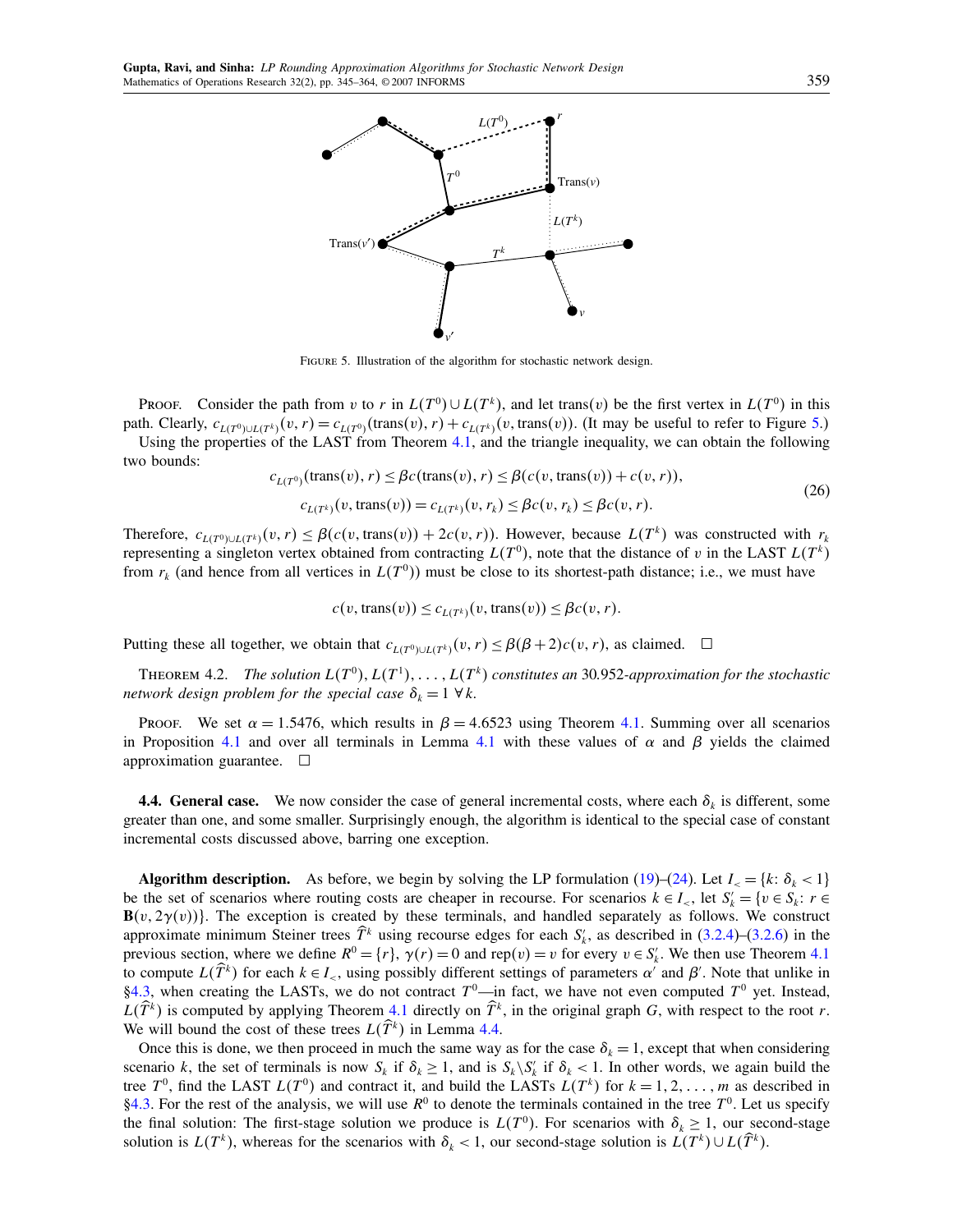<span id="page-15-0"></span>Analysis of algorithm. Proposition [4.1](#page-13-0) continues to hold and serves to bound the fixed-cost component of our solution, except for the cost of the trees  $\hat{T}^k$ , which we bound in Lemma [4.4.](#page-16-0) However, before we do that, let us first bound the routing costs, which requires a new analysis that crucially uses the lower bounds given by the linear program. For the next two lemmas (4.2 and 4.3), we will abuse notation slightly and use  $L(T<sup>k</sup>)$  to refer to the union of  $L(T^k)$  and  $L(\hat{T}^k)$  if  $L(\hat{T}^k)$  exists. This is simply for ease of notation, because we are only bounding the routing cost of the second-stage terminals.

Let us fix a scenario k, and consider a terminal  $v \in S_k$ . Define the LP cost of terminal v thus:

$$
c^*(v) \doteq \sum_{e \in E} (\delta_0 r_e^0(v) + \delta_k r_e^k(v)) = \sum_{e \in E} (r_e^0(v) + \delta_k r_e^k(v)).
$$

As in Lemma [4.1,](#page-13-0) let trans(v) represent the first vertex in  $L(T^0)$  encountered on the path from v to r in the solution  $L(T^k) \cup L(T^0)$ . Define the *routing cost* for the terminal v as:

$$
c(v) \doteq \delta_k c_{L(T^k)}(v, \text{trans}(v)) + c_{L(T^0)}(\text{trans}(v), r).
$$

We use  $c^*(v)$  to bound  $c(v)$ , using two distinct arguments depending on whether  $\delta_k \ge 1$  or  $\delta_k < 1$ . Note that while the bounds proved below are described for terminals  $v \notin R^0$ , they continue to hold for terminals  $v \in R^0$ by simply defining rep(v) = trans(v) = v for every  $v \in R^0$ .

LEMMA 4.2. For a terminal  $v \in S_k$  such that  $\delta_k \ge 1$ , the routing cost for v is  $c(v) \le (8\beta^2 + 9\beta)c^*(v)$ .

Proof. We use two different lower bounds for  $c^*(v)$  in this argument. Firstly, because  $\delta_k \geq 1$ ,  $c^*(v) \geq$  $c(v, r) \cdot \delta_k \geq c(v, r)$ . Secondly, because the critical radius  $\gamma(v)$  is defined such that at least half a unit of flow uses flow paths whose transition points are at distance at least  $\gamma(v)$  from v, the LP cost of v is at least  $c^*(v) \ge (\delta_k/2)\gamma(v).$ 

However, Proposition [3.3](#page-7-0) guarantees that there must exist rep(v)  $\in R^0$  at a distance  $c(v, \text{rep}(v)) \le 4\gamma(v)$ . Using the guarantee from Theorem [4.1,](#page-13-0) we now have  $c_{L(T^k)}(v, trans(v)) \leq \beta c(v, rep(v)) \leq 4\beta \gamma(v)$ . Hence,

$$
\delta_k c_{L(T^k)}(v, \text{trans}(v)) \le \delta_k \cdot 4\beta \gamma(v) \le 8\beta c^*(v). \tag{27}
$$

It remains to bound the distance  $c_{L(T^0)}(\text{trans}(v), r)$ . Using Theorem [4.1](#page-13-0) and the triangle inequality (in a manner identical to that used for [\(26\)](#page-14-0)), we infer that  $c_{L(T^0)}(\text{trans}(v), r) \leq \beta c(\text{trans}(v), r) \leq \beta(c(v, \text{trans}(v)) + c(v, r)).$ Now, because  $\delta_k \geq 1$ , we have  $c(v, \text{trans}(v)) \leq \delta_k c_{L(T^k)}(v, \text{trans}(v))$ . Finally, using the lower bound  $c(v, r) \leq$  $c<sup>*</sup>(v)$ , and putting all these inequalities together yields

$$
c_{L(T^{0})}(\text{trans}(v), r) \leq \beta (8\beta + 1)c^{*}(v). \tag{28}
$$

Adding this bound to (27) yields the bound for  $c(v)$  claimed in the lemma.  $\Box$ 

The following lemma now bounds the routing costs for all the terminals  $v \in S_k$  for which  $\delta_k < 1$ , but where the terminals were at distance at least  $2\gamma(v)$  from the root.

LEMMA 4.3. For a terminal 
$$
v \in S_k
$$
 such that  $\delta_k < 1$  and  $r \notin \mathbf{B}(v, 2\gamma(v))$ , we have  $c(v) \leq (8\beta^2 + 12\beta)c^*(v)$ .

Proof. Again, we need to prove lower bounds on the LP cost  $c^*(v)$ : Note that the bound  $c^*(v) \ge (\delta_k/2)\gamma(v)$ continues to hold as in Lemma 4.2, and hence we still have  $\delta_k c_{L(T^k)}(v, trans(v)) \leq 8\beta c^*(v)$  given by (27). However, because the argument used to bound  $c_{L(T^0)}(\text{trans}(v), r)$  in (28) depended crucially on  $\delta_k$  being at least one, we need a new lower bound on  $c^*(v)$ . To this end, note that since  $\sum_{p \in P_v : v_p \in B(v, \gamma(v))} f(p) \ge 1/2$ , at least half the flow must travel a distance of  $c(v, r) - \gamma(v)$  while incurring the first-stage routing cost:

$$
c^*(v) \ge \delta_0 \cdot \frac{1}{2}(c(v,r) - \gamma(v)) = \frac{1}{2}(c(v,r) - \gamma(v)).
$$
\n(29)

Now because  $r \notin \mathbf{B}(v, 2\gamma(v))$  is the same as saying  $c(v, r) \geq 2\gamma(v)$ , the inequality (29) implies  $c^*(v) \geq \gamma(v)/2$ . Yet again, as in  $(26)$ , we use that

$$
c_{L(T^{0})}(\text{trans}(v), r) \leq \beta c(\text{trans}(v), r) \leq \beta (c(\text{trans}(v), v) + c(v, r)).
$$
\n(30)

Furthermore, recall that each  $v \in S_k$  has a representative in  $R^0$  at a distance at most  $4\gamma(v)$  from it. Now the distance  $c(\text{trans}(v), v)$  is at most  $c_{L(T^k)}(\text{trans}(v), v)$ ; because both trans $(v)$  and rep $(v)$  are contained in  $R^0$ , and  $L(T^k)$  is a LAST when  $R^0$  is contracted to a single node, this implies that

$$
c(\text{trans}(v), v) \le c_{L(T^k)}(\text{trans}(v), v) \le \beta \times c(\text{rep}(v), v) \le 4\beta \gamma(v). \tag{31}
$$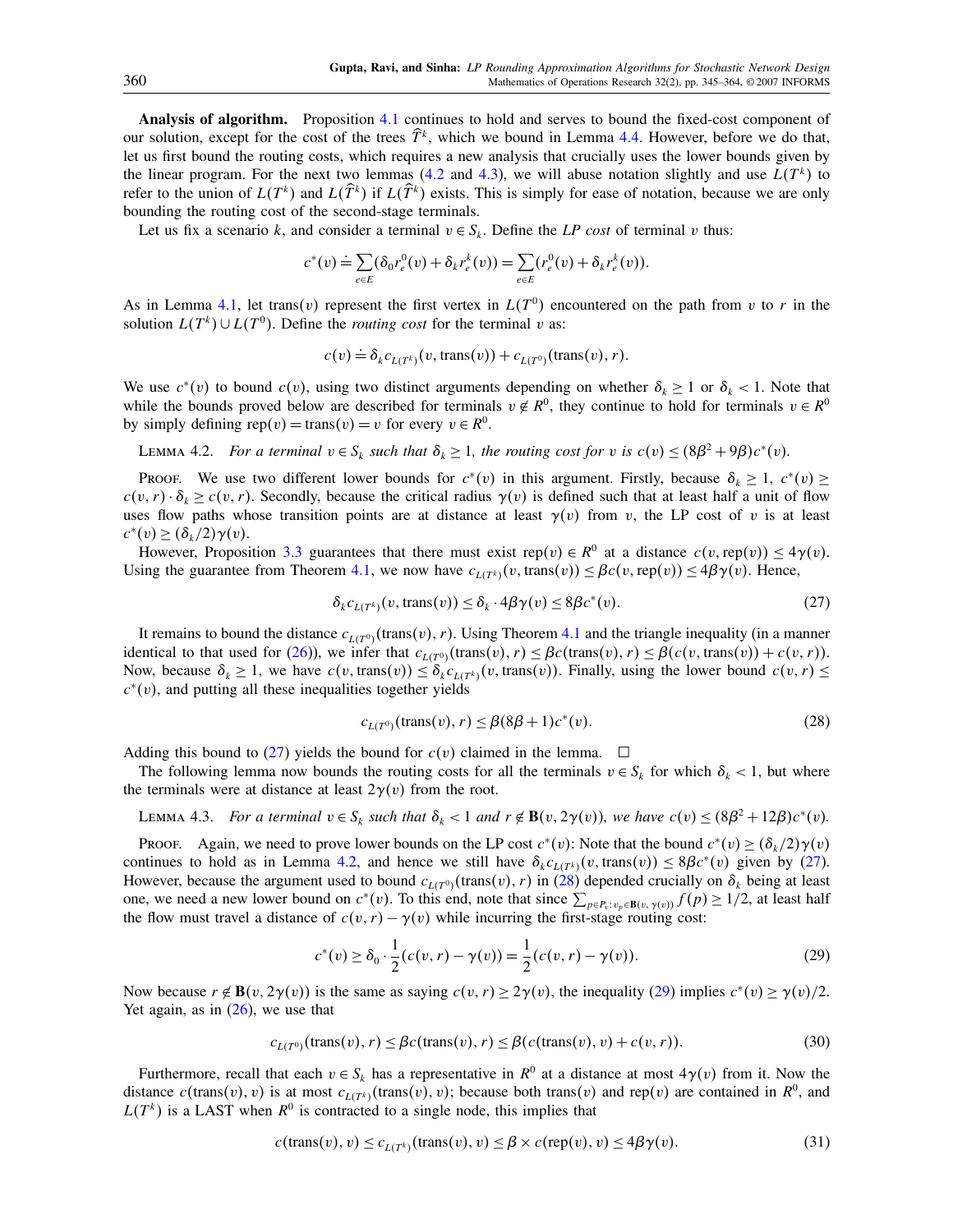<span id="page-16-0"></span>Moreover, using  $\gamma(v) \leq 2c^*(v)$  in [\(29\)](#page-15-0) results in

$$
c(v,r) \le 4c^*(v). \tag{32}
$$

Substituting these inequalities into [\(30\)](#page-15-0) gives us that  $c_{L(T^0)}(\text{trans}(v), r) \leq \beta(4+8\beta)c^*(v)$ , and adding this to the bound of  $8\beta c^*(v)$  on  $\delta_k c_{L(T^k)}(v, \text{trans}(v))$  completes the proof of the lemma.  $\square$ 

It remains to prove bounds on the cost of building the trees  $L(\hat{T}^k)$  for the sets  $S'_k$ ; remember, the set  $S'_k$  was defined when  $\delta_k < 1$ , and consisted of all the terminals  $v \in S_k$  that were close to (i.e., at distance at most  $2\gamma(v)$ ) from) the root  $r$ . Furthermore, for these terminals, we need to bound their routing cost, because Lemma  $4.3$ does not consider them.

LEMMA 4.4. For scenarios  $k \in I_{\leq}$ , we have  $\sum_{e \in L(\hat{T}^k)} c(e) \leq 20\alpha' \sum_{e \in E} c(e) x_e^k$ . Furthermore, for terminals  $v \in S'_k$ , we have  $c(v) \leq 4\beta' c^*(v)$ ; here  $\alpha' = 1 + 2/(\beta' - 1)$ , as in Theorem [4.1.](#page-13-0)

PROOF. To begin, let us note that defining  $R^0 = \{r\}$  and  $\gamma(r) = 0$ , and defining rep $(v) = r$  for all  $v \in S'_k$ was a valid choice of the parameters when building the trees  $\hat{T}^k$ , because indeed these parameters satisfy the conditions of Proposition [3.3.](#page-7-0) Thus, the result in Theorem [3.1](#page-11-0) holds, bounding the total cost of each tree in  $\{\widehat{T}^k\}_{k\in I_{\le}}$  by 20  $\sum_{e\in E} c(e)x_e^k$ . Because one can make a LAST out of the tree by increasing the cost of the tree by at most a factor of  $\alpha'$ , one gets the claimed bound of  $20\alpha' \sum_{e \in E} c(e) x_e^k$ .

To analyze the routing cost, let us use the simplest lower bound on the LP cost  $c^*(v)$ ; as in Lemmas [4.2](#page-15-0) and [4.3,](#page-15-0) we infer that  $c^*(v) \ge (\delta_k/2)\gamma(v)$ . However, the routing cost of v is

$$
c(v) = \delta_k c_{L(\hat{T}^k)}(v, r) \le \delta_k \beta' c(v, r) \le \delta_k \beta' 2\gamma(v) \le 4\beta' c^*(v),
$$
\n(33)

which completes the proof.  $\Box$ 

THEOREM 4.3. The solution  $\{L(T^k): 0 \le k \le m\} \cup \{L(\widehat{T}^k): k \in I_{\le \}}$  constitutes a 72.435-approximation for the stochastic network design problem in which the first stage is required to be a tree.

PROOF. The routing cost of all terminals  $v \in S_k \setminus L(T^0)$  are bounded above by  $max\{8\beta^2 + 12\beta, 4\beta'\}c^*(v)$  for all k using Lemmas [4.2,](#page-15-0) [4.3,](#page-15-0) and 4.4, and the quantities  $c^*(v)$  are disjoint terms in the solution to the linear program [\(19\)](#page-12-0)–[\(24\)](#page-12-0). Proposition [4.1](#page-13-0) continues to hold and bounds the building cost of the trees  $L(T^k)$  by  $20\alpha$ times the cost in the linear programming solution, while the corresponding factor for the building cost of the trees  $L(\hat{T}^k)$  is 20 $\alpha'$ . Hence, the total building cost of the tree in each scenario is bounded above by  $20(\alpha + \alpha')$ times the corresponding cost in the linear programming solution.

We now apply Theorem [4.1](#page-13-0) with  $\alpha = 2.4802$  and  $\alpha' = 1.1169$ . This results in  $\beta = 2.3512$  and  $\beta' = 18.109$ , yielding an overall approximation ratio of max $\{20(\alpha + \alpha'), 8\beta^2 + 12\beta, 4\beta'\} = 72.435.$   $\Box$ 

5. Risk-bounded network design. While typical stochastic optimization algorithms minimize the overall expected cost, a natural question to ask is that, given a particular scenario, how much is the algorithm requiring us to pay? A reasonable solution might require that the cost incurred in the second stage is comparable to the requirement of the second stage. A general way of modeling this is to assign budgets  $B_k$  for each scenario k, saying, "If scenario k materializes, the solution must not cost more than  $B_k$  in the second stage." Such a budget is a means for guarding the *downside risk*: the worst cost that could be incurred in any scenario.

A similar budget could also be specified for the first stage, although of course that could lead to an infeasible problem. (Even though portions of the routing cost are incurred using first-stage cables, we model this as wholly being incurred in the second-stage, and take this into account only in the second-stage budgets.) A powerful feature of the finite-scenario model and our solution technique is that this version of downside risk can be explicitly modeled, and our algorithm provides a solution that guards against it.

5.1. Steiner tree. We first consider bounding the risk of the solution for the stochastic Steiner tree problem. Formally, let  $\{B_k: k \in I\}$  be a set of budgets, where  $I \subseteq \{0, 1, \ldots, m\}$  is an index set, such that the following is also required (where  $\sigma_0 = 1$ ):

$$
\sum_{e \in E} \sigma_k c(e) x_e^k \le B_k \quad \forall \, k \in I.
$$
\n(34)

That is, the budgeted stochastic Steiner tree problem is defined by adding Constraint (34) to the IP formulation [\(8\)](#page-6-0)–[\(14\)](#page-6-0). Notice that in the version of the budgeted Steiner tree problem, because we are using the IP formulation [\(8\)](#page-6-0)–[\(14\)](#page-6-0) to model the Steiner tree problem, we are implicitly assuming that the first-stage solution is required to be connected and contain the root. This is something we did not necessarily require of the Steiner tree problem,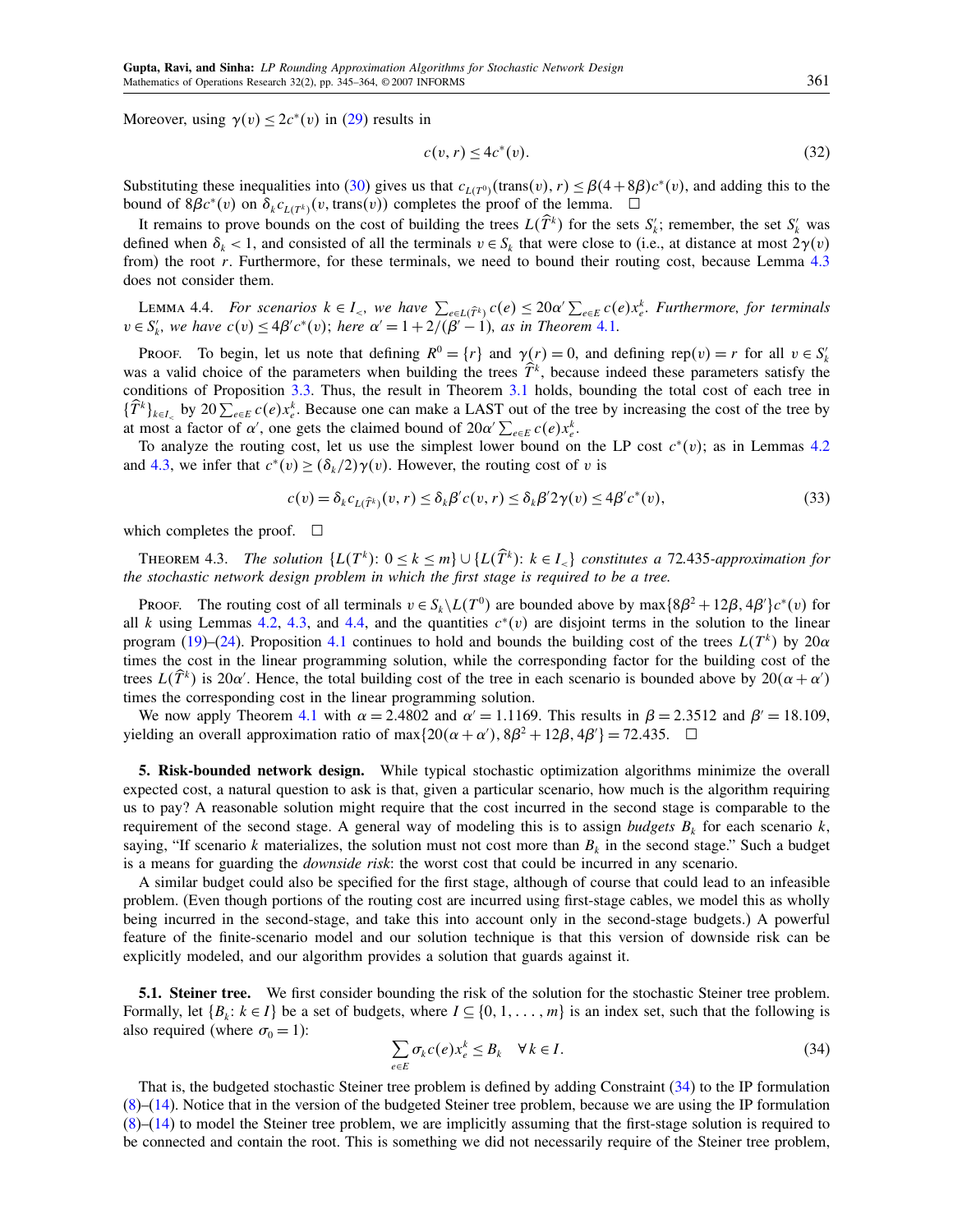but ensured anyway with an overhead of a factor of two via Lemma [3.1.](#page-4-0) This is because the transformation in Lemma [3.1](#page-4-0) uses second-stage costs to bound the first-stage costs of the monotone fractional solution.

Our main result for this problem is stated below.

Theorem 5.1. There is a polynomial-time algorithm for the budgeted stochastic Steiner tree problem that either proves that the problem instance is infeasible (some/all of the budgets are too low) or provides a solution where each budget is violated by at most a factor of 20.

Proof. We begin by solving the linear relaxation of the problem, given by  $(8)$ – $(13)$ ,  $(34)$ . If this linear program is found to be infeasible, then the problem can be declared to be infeasible because some budgets are too low. Note that the problem can always be made feasible by making  $B_0$  appropriately high, for any values of second-stage budgets.

If a feasible LP solution is found, we proceed by using exactly the same algorithm as for the stochastic Steiner tree. The key observation is that the algorithm bounds the cost of each scenario *locally*, using only its corresponding components of the LP solution: Theorem [3.1](#page-11-0) bounds the cost of  $T^0$  by  $20 \sum_{e \in E} c(e) x_e^0$ , the cost of each component of  $T^k$  by  $20\sigma_k \sum_{e \in E} c(e) x_e^k$ .  $\Box$ 

5.2. Network design. Before we study risk-bounding for stochastic network design, we need to clarify an accounting issue. Specifically, what costs are incurred at what points in time? Recall that the notion of buying a first-stage cable on edge e in this problem corresponds to paying  $\sigma_0c_e$  in the present to reserve the right to transport goods at the rate of  $\delta_{0}c_{e}$  per unit flow in the future. That is, all routing costs are only incurred in the second stage, after the demands have been realized. The building costs are accounted for as in the risk-bounded study of the stochastic Steiner tree.

Formally, we have a first-stage budget defined as follows, where  $B_0$  may be set to  $\infty$  if a first-stage budget is not required to be imposed.

$$
\sum_{e \in E} \sigma_0 c(e) x_e^0 \le B_0 \tag{35}
$$

Once again, we let  $I \subseteq \{1, 2, ..., m\}$  be an index set for second-stage budgets specified by  $\{B_k : k \in I\}$ , with the following constraint:

$$
\sum_{e \in E} c(e) \bigg( \sigma_k x_e^k + \sum_{t \in S_k} (\delta_0 r_e^0(t) + \delta_k r_e^k(t)) \bigg) \le B_k \quad \forall k \in I.
$$
\n(36)

The budgeted stochastic network design problem is obtained by adding Constraints  $(35)$ – $(36)$  to the formulation  $(19)$ – $(25)$ . As before, by using the monotone LP formulation, we insist that the first-stage solution must be a connected graph containing the root node in this budgeted version. Our main result is the following theorem.

Theorem 5.2. There is a polynomial-time algorithm for the budgeted stochastic network design problem that either proves that the problem instance is infeasible (some/all of the budgets are too low) or provides a solution where each budget is violated by at most a factor of 72.435.

Proof. The proof closely follows that of Theorem 5.1. We solve the linear program given by  $(19)$ – $(24)$ , (35)–(36), and report problem infeasibility if the linear program is found to be infeasible. Once again, the fact that in Theorem [4.3](#page-16-0) the bounds for the various components of the solution are obtained using their corresponding linear programming solution components results in this theorem.  $\Box$ 

In fact, we can prove a (perhaps) more useful corollary. Suppose the network designer is flush with funds in the present, and is willing to tolerate excess first-stage expenditure. However, the second-stage risk must be controlled, meaning that the factor by which the second-stage budgets are overshot must be minimized. Our algorithmic techniques allow us to prove the following.

Corollary 5.1. Given a feasible instance of the budgeted stochastic network design problem, for any  $\rho > 40$ , we can find a solution  $L^0, L^1, \ldots, L^m$  such that the following hold:

- (i) Any constraint of the form  $(36)$  is violated at most by a factor of  $\rho$ ,
- (ii) Constraint (35) (if specified) is violated at most by a factor of  $20(\sqrt{4p+9}-2)/(\sqrt{4p+9}-10)$ .
- (iii) The overall approximation factor of the solution is  $\max{\{\rho, 20((\sqrt{4\rho+9} 2)/(\sqrt{4\rho+9} 10) + 2)\}}$ .

Proof. Recall the proof of Theorem [4.3](#page-16-0) where the bounds on the various components of the solution were computed. The overall bound on the second-stage component is max $\{20\alpha', 8\beta^2 + 12\beta, 4\beta'\}$ . For any  $\rho > 40$ , we can compute  $\beta = (\sqrt{4p+9} - 6)/4 > 1$  to satisfy  $\rho = 8\beta^2 + 12\beta$ . For such  $\beta$ , several values of  $\alpha'$  and  $\beta'$  exist (in particular,  $\alpha' = 2$  and  $\beta' = 3$  so that max $\{20\alpha', 8\beta^2 + 12\beta, 4\beta'\} = \rho$ , proving (i).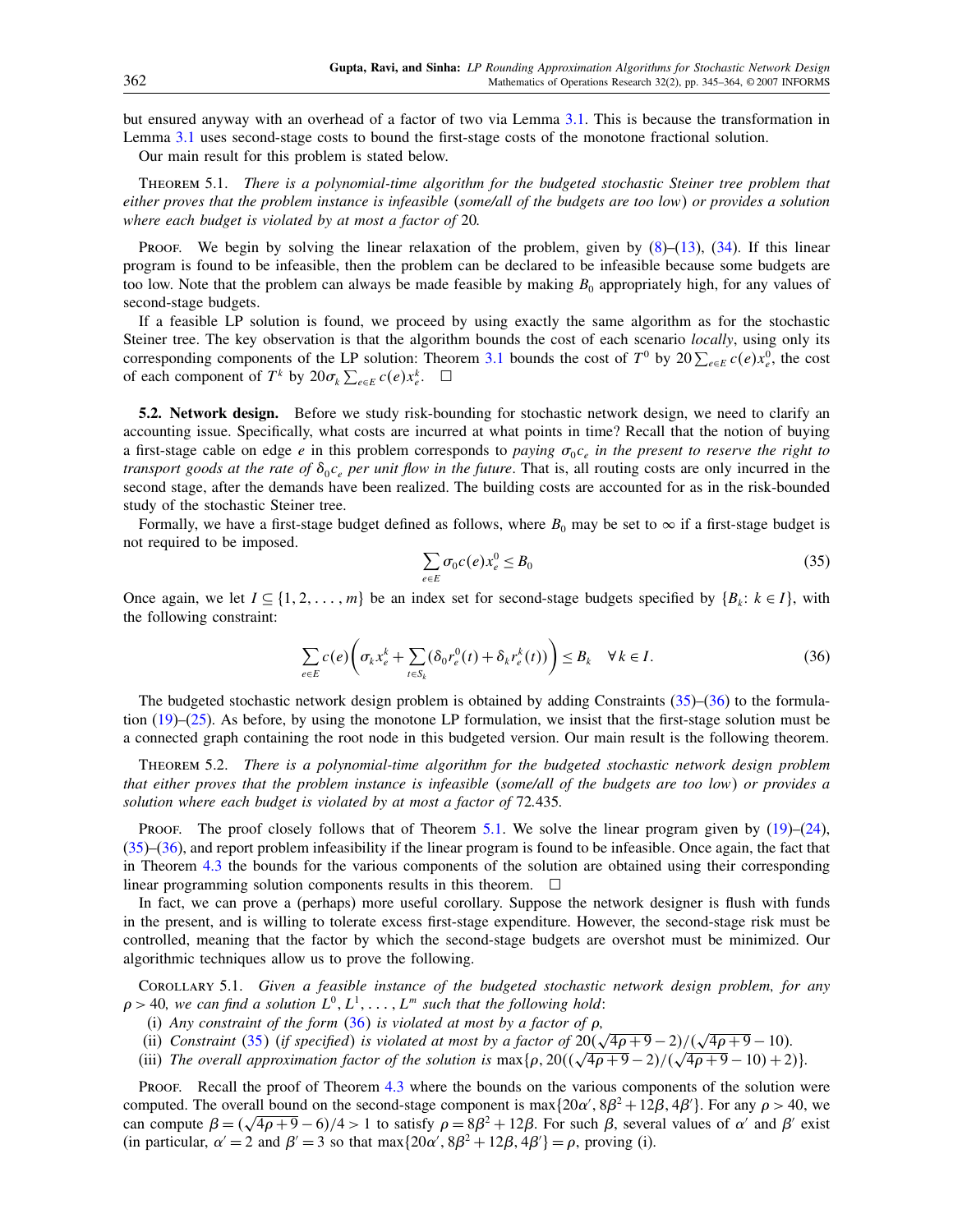<span id="page-18-0"></span>Using Theorem [4.1](#page-13-0) to compute  $\alpha$  from the  $\beta$  computed above results in  $\alpha = (\sqrt{4\rho + 9} - 2)/(\sqrt{4\rho + 9} - 10)$ . The first-stage budget is violated by a factor of at most  $20\alpha$ , which proves (ii).

Finally, the overall approximation ratio is  $\max\{20(\alpha + \alpha'), 8\beta^2 + 12\beta, 4\beta'\}$ . Using the values of  $\alpha, \beta, \alpha'$ , and  $\beta'$  computed above completes the proof.  $\Box$ 

We note that the bounds above (and indeed, in our other main results as well) can be improved further by defining the critical radius more carefully. We chose not to do so for expositional clarity because the main goals of this paper were to show that these problems are constant-factor approximable, and describe our rounding procedure, which overlays a primal-dual subroutine on an optimal fractional solution.

6. Future work. We believe that our technique of solving the linear relaxation of an IP and using it to guide a primal-dual subroutine has applicability to other problems; it would be interesting to see if this is true. There are several issues considered in the stochastic programming community for which approximation algorithms are nonexistent or sparse at this point: multistage stochastic optimization, chance-constrained models, and scenario reduction and approximation are a few. Approximation algorithms are known for several complex versions of network design in a deterministic framework; it would be interesting to see if the stochastic versions of such problems can also be well approximated.

Acknowledgments. This work was done while the third author (Amitabh Sinha) was a graduate student at the Tepper School of Business at Carnegie Mellon University. R. Ravi and Amitabh Sinha were supported in part by NSF Grant CCR-0105548 and ITR Grant CCR-0122581 (The ALADDIN project). An earlier version of this paper (Gupta et al. [11]) appeared in the proceedings of 45th Annual IEEE Symposium on Foundations of Computer Science. The authors thank the reviewers for their valuable comments. They also thank Nikhil Devanur for pointing out an error in Gupta et al. [11] (Lemma [3.4](#page-10-0) in this version).

#### References

- [1] Agrawal, Ajit, Philip Klein, R. Ravi. 1995. When trees collide: An approximation algorithm for the generalized Steiner problem on networks. SIAM J. Comput. 24(3) 440–456. (Preliminary version in 23rd STOC, 1991.)
- [2] Awerbuch, Baruch, Yossi Azar. 1997. Buy-at-bulk network design. Proc. 38th Annual IEEE Sympos. Foundations Comput. Sci., Miami, FL, IEEE Computer Society, 542–547.
- [3] Beale, E. M. L. 1955. On minimizing a convex function subject to linear inequalities. J. Roy. Statist. Soc. Ser. B. 17 173–184; discussion, 194–203. (Symposium on linear programming.)
- [4] Birge, John R., François Louveaux. 1997. Introduction to Stochastic Programming. Springer Series in Operations Research. Springer-Verlag, New York.
- [5] Dantzig, George B. 1955. Linear programming under uncertainty. Management Sci. 1 197-206.
- [6] Dye, Shane, Leen Stougie, Asgeir Tomasgard. 2003. The stochastic single resource service-provision problem. Naval Res. Logist. 50(8) 869–887.
- [7] Garg, Naveen, Rohit Khandekar, Goran Konjevod, R. Ravi, F. Sibel Salman, Amitabh Sinha. 2001. On the integrality gap of a natural formulation of the single-sink buy-at-bulk network design formulation. Proc. 8th Integer Programming Combin. Optim. Conf., Utrecht, The Netherlands, Lecture Notes in Computer Science, Vol. 2081, Springer, 170–184.
- [8] Goemans, Michel X., David P. Williamson. 1995. A general approximation technique for constrained forest problems. SIAM J. Comput. 24(2) 296–317.
- [9] Guha, Sudipto, Adam Meyerson, Kamesh Mungala. 2001. A constant factor approximation for the single sink edge installation problems. Proc. 33rd Annual ACM Sympos. Theory Comput. (STOC), Crete, Greece, ACM Press, New York, 383–388.
- [10] Gupta, Anupam, Amit Kumar, Tim Roughgarden. 2003. Simpler and better approximation algorithms for network design. Proc. 35th Annual ACM Sympos. Theory Comput., San Diego, CA, ACM Press, New York, 365–372.
- [11] Gupta, Anupam, R. Ravi, Amitabh Sinha. 2004. An edge in time saves nine: LP rounding approximation algorithms for stochastic network design. Proc. 45th Annual IEEE Sympos. Foundations Comput. Sci., Rome, Italy, IEEE Computer Society, 218–227.
- [12] Gupta, Anupam, Martin Pál, R. Ravi, Amitabh Sinha. 2004. Boosted sampling: Approximation algorithms for stochastic optimization problems. Proc. 36th Annual ACM Sympos. Theory Comput., Chicago, IL, ACM Press, New York, 417-425.
- [13] Gupta, Anupam, Martin Pál, R. Ravi, Amitabh Sinha. 2005. What about Wednesday? Approximation algorithms for multistage stochastic optimization. Proc. 9th Internat. Workshop Approximation Algorithms Combin. Optim. Problems (APPROX), Berkeley, CA, Springer, 86–98.
- [14] Gupta, Anupam, Amit Kumar, Jon Kleinberg, Rajeev Rastogi, Bülent Yener. 2001. Provisioning a virtual private network: A network design problem for multicommodity flow. Proc. 33rd Annual ACM Sympos. Theory Comput., Crete, Greece, ACM Press, New York, 389–398.
- [15] Hassin, Refael, R. Ravi, F. S. Salman. 2000. Approximation algorithms for a capacitated network design problem. Internat. Workshop on Approximation Algorithms for Combin. Optim. Problems (APPROX), Saarbrücken, Germany, Springer, 167–176.
- [16] Hayrapetyan, Ara, Chaitanya Swamy, Éva Tardos. 2005. Network design for information networks. Proc. 15th Annual ACM-SIAM Sympos. Discrete Algorithms, Vancouver, Canada, SIAM, Philadelphia, PA, 933–942.
- [17] Immorlica, Nicole, David Karger, Maria Minkoff, Vahab Mirrokni. 2004. On the costs and benefits of procrastination: Approximation algorithms for stochastic combinatorial optimization problems. Proc. 15th Annual ACM-SIAM Sympos. Discrete Algorithms, New Orleans, LA, SIAM, Philadelphia, PA, 684–693.